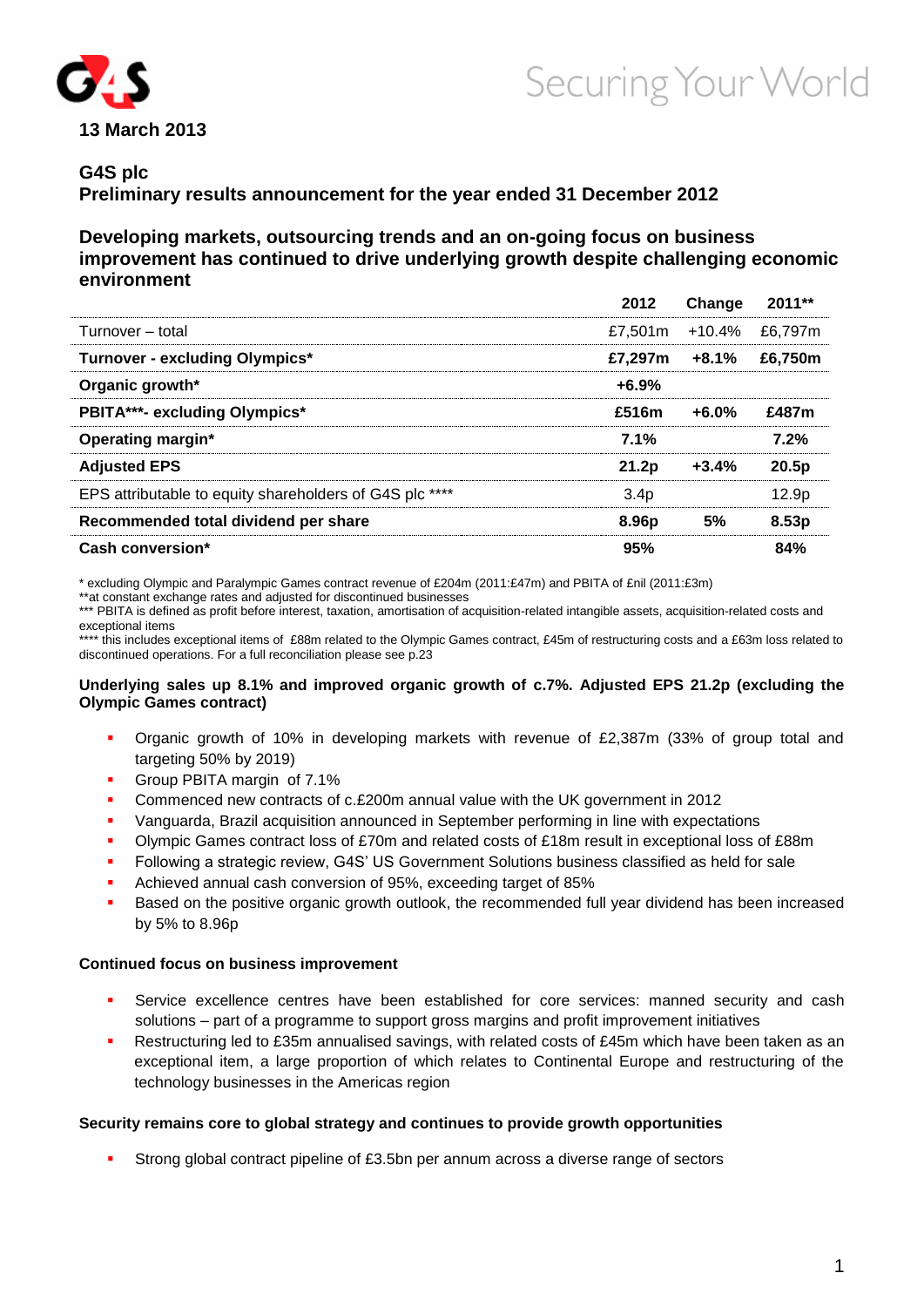## **Nick Buckles, Chief Executive Officer, commented:**

Our 2012 financial results reflect the significant exceptional costs associated with the Olympic contract and our overhead reduction programme together with the large impairment charge related to the discontinued US Government Solutions business.

Despite these issues, the underlying business has performed well in 2012 with an acceleration in organic turnover growth to 7% and with margins holding at over 7%. The acceleration in organic growth was due largely to a number of new North American commercial and UK government contracts and continued strong growth in developing markets and was achieved despite continued economic challenges in Europe.

Our developing markets business now accounts for a third of group revenues and continues to grow strongly and our recent acquisitions in Brazil, Vanguarda and Interativa, are performing well.

The breadth of our portfolio in over 125 countries continues to present many new growth opportunities and we continue to see good opportunities for outsourcing in key sectors such as government, financial institutions, aviation, oil and gas, mining and ports. Our market leading businesses, broad customer base and £3.5bn per annum contract pipeline give us confidence in the outlook for the group.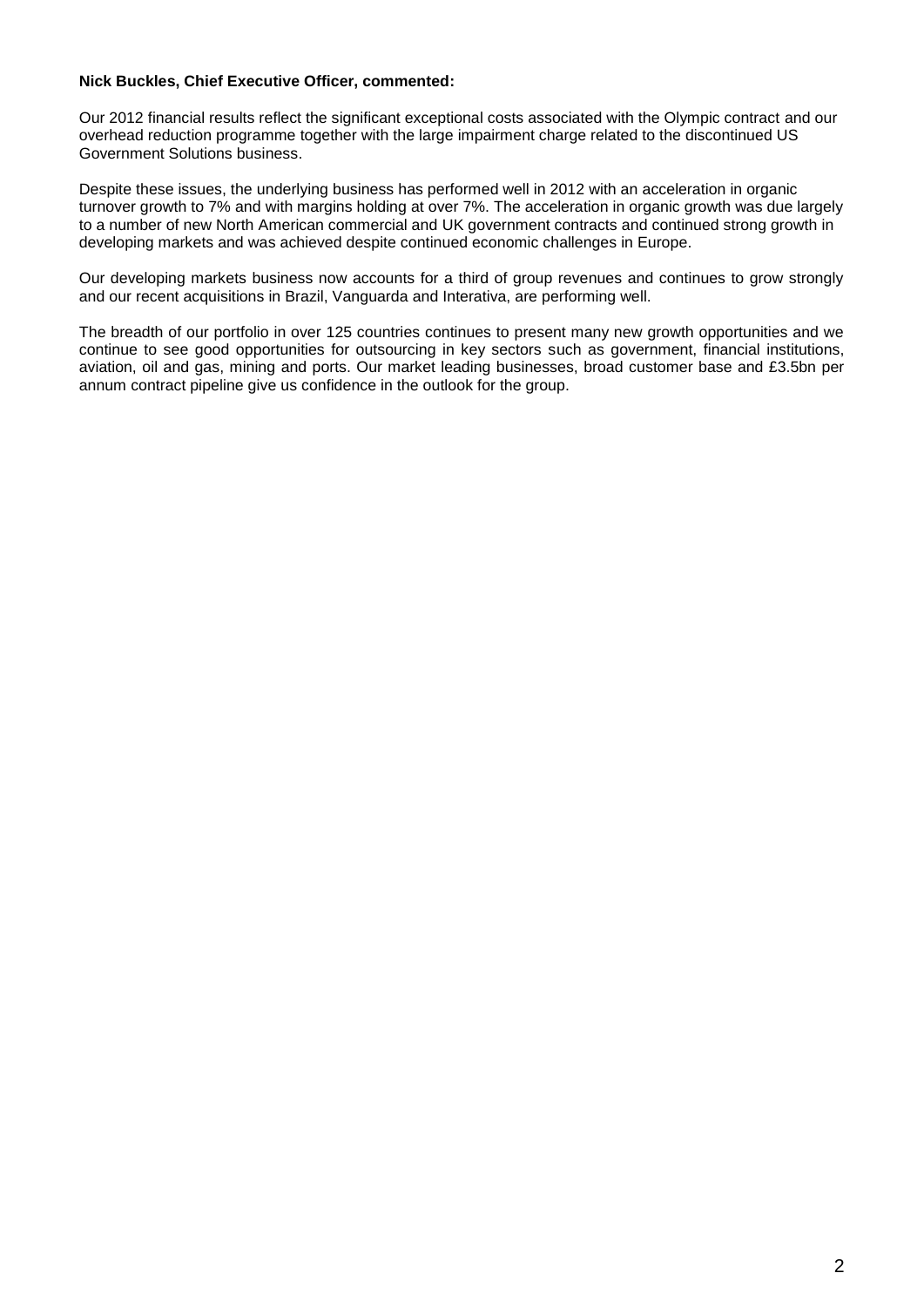## **For further enquiries, please contact: +44 (0) 1293 554400**

| Nick Buckles   | <b>Chief Executive Officer</b> |
|----------------|--------------------------------|
| Trevor Dighton | <b>Chief Financial Officer</b> |
| Helen Parris   | Director of Investor Relations |
|                |                                |

## **Media enquiries:**

| Adam Mynott                | Director of Media Relations | +44 (0) 1293 554400  |
|----------------------------|-----------------------------|----------------------|
| David Allchurch/Ed Orlebar | Tulchan Group               | +44 (0) 20 7353 4200 |

High resolution images are available for the media to view and download free of charge from [www.vismedia.co.uk](file://www.vismedia.co.uk).

# **Notes to Editors:**

G4S is the world's leading international secure outsourcing solutions group, which specialises in outsourced business processes and facilities in sectors where security and safety risks are considered a strategic threat.

G4S is the largest employer quoted on the London Stock Exchange and has a secondary stock exchange listing in Copenhagen. G4S has operations in more than 125 countries and 620,000 employees. For more information on G4S, visit [www.g4s.com](http://www.g4s.com/).

## **Presentation of Results:**

A presentation to investors and analysts is taking place today at 0900hrs at the London Stock Exchange.

## **Webcast**

<http://view-w.tv/p/707-803-12486/en>

## **Telephone Dial-in Facility**

The details for the telephone dial-in facility are as follows:-

## **Dial In Numbers**

Standard International Access +44 (0) 20 3003 2666- UK Toll Free 0808 109 0700 USA Toll Free 1 866 966 5335 Denmark Toll Free 8088 8649 Password: G4S

## **Replay Details**

To listen to a replay of the presentation which will be available for 7 days after the event, here are the details: Standard International Access +44 (0) 20 8196 1998 UK Toll Free 0800 633 8453 USA Toll Free 1 866 583 1035 Denmark Toll Free 8088 7109 Access PIN: 8952850

## **Annual Report & Accounts**

The company's annual report and accounts is due to be published week commencing 15 April 2013

#### **Capital Markets Day** G4S will hold a Capital Markets Day in London on 21 May 2013

## **Annual General Meeting**

The company's annual general meeting will be held in London on 6 June 2013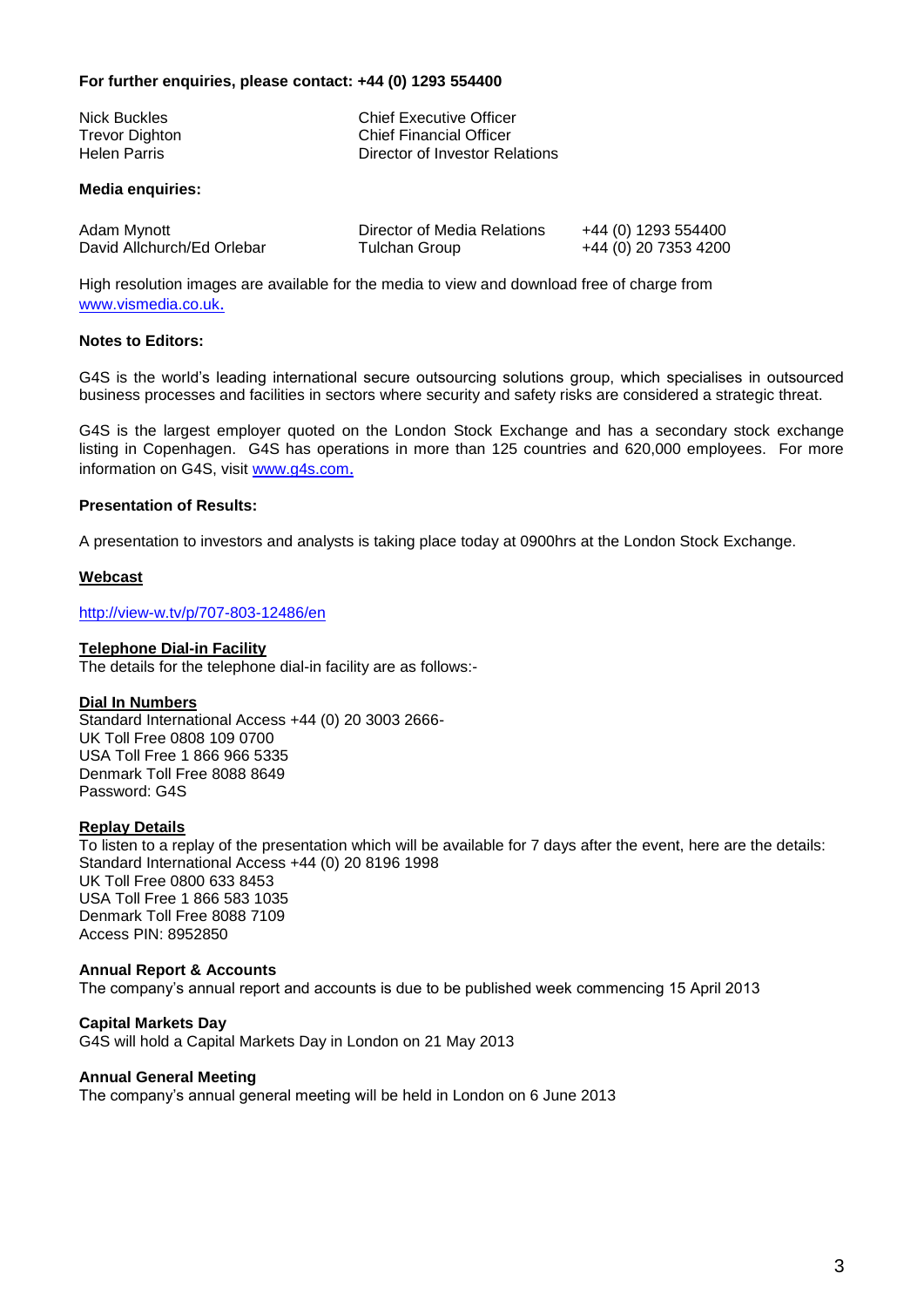## **Results**

The results which follow have been prepared under International Financial Reporting Standards, as adopted by the European Union (adopted IFRSs). The revenue from the Olympic Games contract has been excluded from the tables on pages 4 to 14 unless otherwise stated. The contract loss and additional costs resulted in a total loss of £88m which was booked as an exceptional item.

# **Group Turnover**

| <b>Turnover of Continuing Businesses</b>                             | 2012  | 2011  |
|----------------------------------------------------------------------|-------|-------|
|                                                                      | £m    | £m    |
| Turnover at constant exchange rates excluding Olympic Games contract | 7,297 | 6,750 |
| Exchange difference                                                  |       | 169   |
| <b>Olympic Games contract</b>                                        | 204   | 47    |
| Total continuing business turnover                                   | 7,501 | 6,966 |

Turnover increased by 5.5% to £7,297 million or by 8.1% at constant exchange rates. Organic turnover growth was 6.9%.



| <b>Organic Turnover Growth incl</b><br><b>Olympic Games contract *</b> | <b>Europe</b> | <b>North</b><br><b>America</b> | <b>Developed</b><br><b>Markets</b> | <b>Developing</b><br><b>Markets</b> | <b>Total</b> |
|------------------------------------------------------------------------|---------------|--------------------------------|------------------------------------|-------------------------------------|--------------|
| Secure solutions                                                       | 11%           | 11%                            | 11%                                | 10%                                 | 10%          |
| Cash solutions                                                         | $-1\%$        | 8%                             | $0\%$                              | 10%                                 | 3%           |
| Total                                                                  | 8%            | 11%                            | 9%                                 | 10%                                 | 9%           |

*\* Calculated to exclude acquisitions and disposals, and at constant exchange rates*

| <b>Organic Turnover Growth excl</b><br><b>Olympic Games contract *</b> | <b>Europe</b> | <b>North</b><br><b>America</b> | <b>Developed</b><br><b>Markets</b> | <b>Developing</b><br><b>Markets</b> | <b>Total</b> |
|------------------------------------------------------------------------|---------------|--------------------------------|------------------------------------|-------------------------------------|--------------|
| Secure solutions                                                       | 5%            | 11%                            | 7%                                 | 10%                                 | 8%           |
| Cash solutions                                                         | $-1%$         | 8%                             | 0%                                 | 10%                                 | 3%           |
| Total                                                                  | 4%            | 11%                            | 6%                                 | 10%                                 | 7%           |

*\* Calculated to exclude acquisitions and disposals, and at constant exchange rates*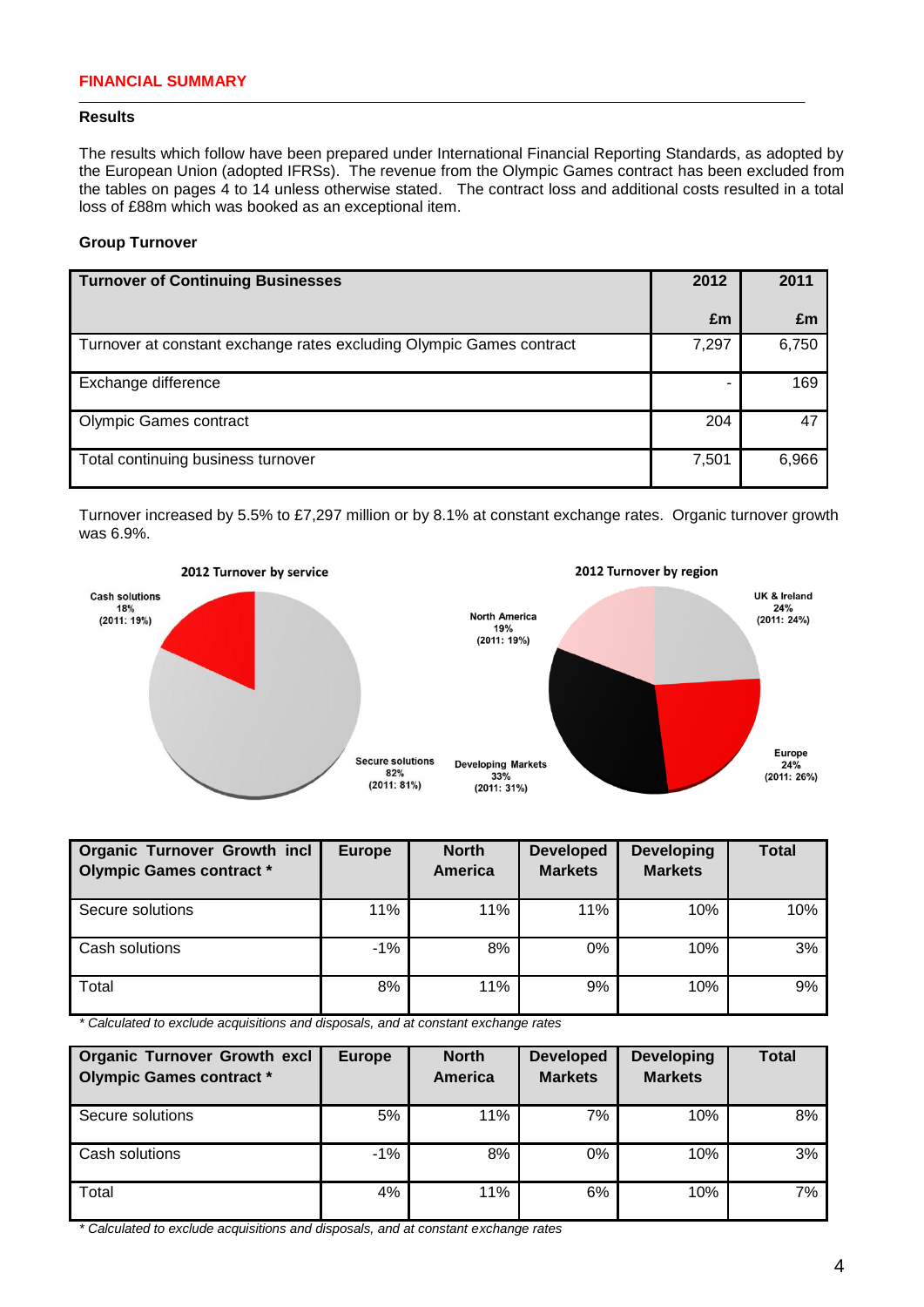# **Group Profit**

| <b>PBITA * of Continuing Businesses</b>                                  | 2012 | 2011              |
|--------------------------------------------------------------------------|------|-------------------|
|                                                                          | £m   | £m                |
| PBITA at constant exchange rates excluding Olympic Games contract        | 516  | 487               |
| Exchange difference                                                      |      | $12 \overline{ }$ |
| <b>Olympic Games contract</b>                                            |      | 3                 |
| Total continuing business PBITA                                          | 516  | 502               |
| PBITA margin at constant exchange rates excluding Olympic Games contract | 7.1% | 7.2%              |

*\* PBITA is defined as profit before interest, taxation, amortisation of acquisition-related intangible assets, acquisition-related costs and exceptional items*

PBITA was £516 million up 6.0% at constant exchange rates excluding the Olympic Games contract and up 2.8% in total at actual rates. The PBITA margin was 7.1%.



# **Cash Flow and Financing**

| <b>Cash Flow</b>                                   | 2012 | 2011 |
|----------------------------------------------------|------|------|
|                                                    | £m   | £m   |
| Operating cash flow                                | 492  | 421  |
| Operating cash flow / PBITA (excluding associates) | 95%  | 84%  |

Operating cash flow, excluding the Olympics contract, as analysed on page 25, was £492 million in the period, representing 95% of PBITA. This exceeded our target of 85% through continual analysis of all aspects of the operating cash cycle to improve cash collections. Net cash invested in current year acquistions was £93 million. Net debt at the end of the period, as analysed on page 24, was £1,802 million (December 2012: £1,616 million) which was impacted by an Olympic Games related receivable of £75 million which was received in February 2013.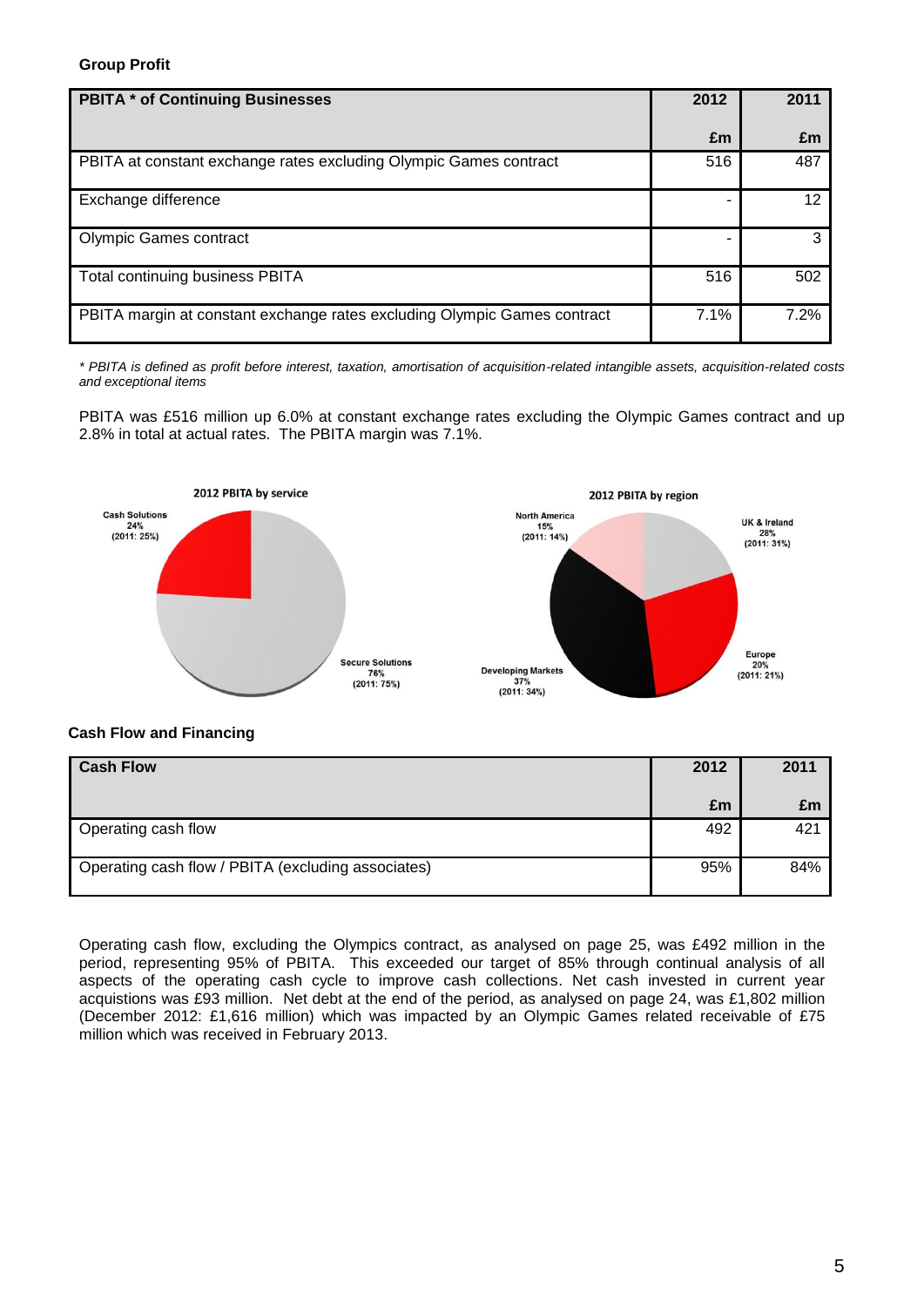# **Adjusted earnings per share**

| Adjusted earnings per share                  | 2012 excluding<br><b>Olympics</b> | 2011 excluding<br><b>Olympics at</b><br>constant<br>exchange rates | 2011  |
|----------------------------------------------|-----------------------------------|--------------------------------------------------------------------|-------|
|                                              | £m                                | £m                                                                 | £m    |
| PBITA from continuing operations             | 516                               | 487                                                                | 502   |
| Interest (before pensions)                   | (104)                             | (94)                                                               | (95)  |
| Tax (before pensions interest)               | (92)                              | (88)                                                               | (91)  |
| <b>Minorities</b>                            | (22)                              | (17)                                                               | (17)  |
| Adjusted profit attributable to shareholders | 298                               | 288                                                                | 299   |
| Average number of shares (m)                 | 1,403                             | 1,405                                                              | 1,405 |
| Adjusted EPS (p)                             | 21.2                              | 20.5                                                               | 21.3  |

Adjusted earnings per share, reconciled to basic earnings per share on page 23, increased by 3.4% at constant exchange rates and remained broadly unchanged at actual exchange rates.

# **EXCEPTIONAL ITEMS**

## **London 2012 Games Security Contract**

In February 2013, the group announced that it had agreed a financial settlement with the London Organising Committee of the Olympic and Paralympic Games in respect of the provision of the security workforce for the London 2012 Olympic and Paralympic Games. The terms of the settlement meant that the group incurred an overall loss on the contract of approximately £70 million, additional costs mainly relating to charitable donations and external fees of £11 million, and further sponsorship and marketing costs of £7 million, all of which were taken as an exceptional charge in 2012.

# **Restructuring Costs**

During 2012 the group undertook a detailed review of the overhead structure across all reporting levels and geographies in order to maximise efficiency and eliminate duplication. Restructuring generated a headcount reduction of over 1,500 positions. This resulted in an exceptional cost of £45 million in the year as follows:

|                           | <b>Headcount reduction</b> | People costs | <b>Other Costs</b> | <b>Total Costs</b> |
|---------------------------|----------------------------|--------------|--------------------|--------------------|
|                           |                            | £m           | £m                 | £m                 |
| UK                        | 58                         | ◠            |                    |                    |
| <b>Continental Europe</b> | 257                        | 12           |                    | 20                 |
| North America             | 132                        | 4            |                    |                    |
| <b>Developing Markets</b> | 1,019                      | 10           |                    |                    |
| <b>Head Office</b>        | 48                         | ⌒            |                    |                    |
| Total                     | 1,514                      | 31           | 14                 |                    |

This restructuring will result in annualised cost savings of around £35 million, whilst an additional £10 million has been invested in the Service Excellence Centres and in sales and marketing. The group plans to achieve further cost savings in the medium-term through procurement efficiencies and business process redesign.

## **Discontinued businesses**

Following a strategic review, the group has decided to divest its US Government Solutions business to a parent able to add or create more value than we are able to, being a non-US parent with restricted access to important commercial data and limited ability to manage the business and share best practice. Related turnover of £468 million (2011: £542 million) and PBITA of £9 million (2011: £20 million) have been classified as discontinued and the sale is expected to complete in the next six months. The business' assets have been written down by £35 million to their estimated recoverable value. Other businesses classified as discontinued include the Swedish cash solutions business, a justice services business in the US and the businesses in Poland, all of which have been sold in the year.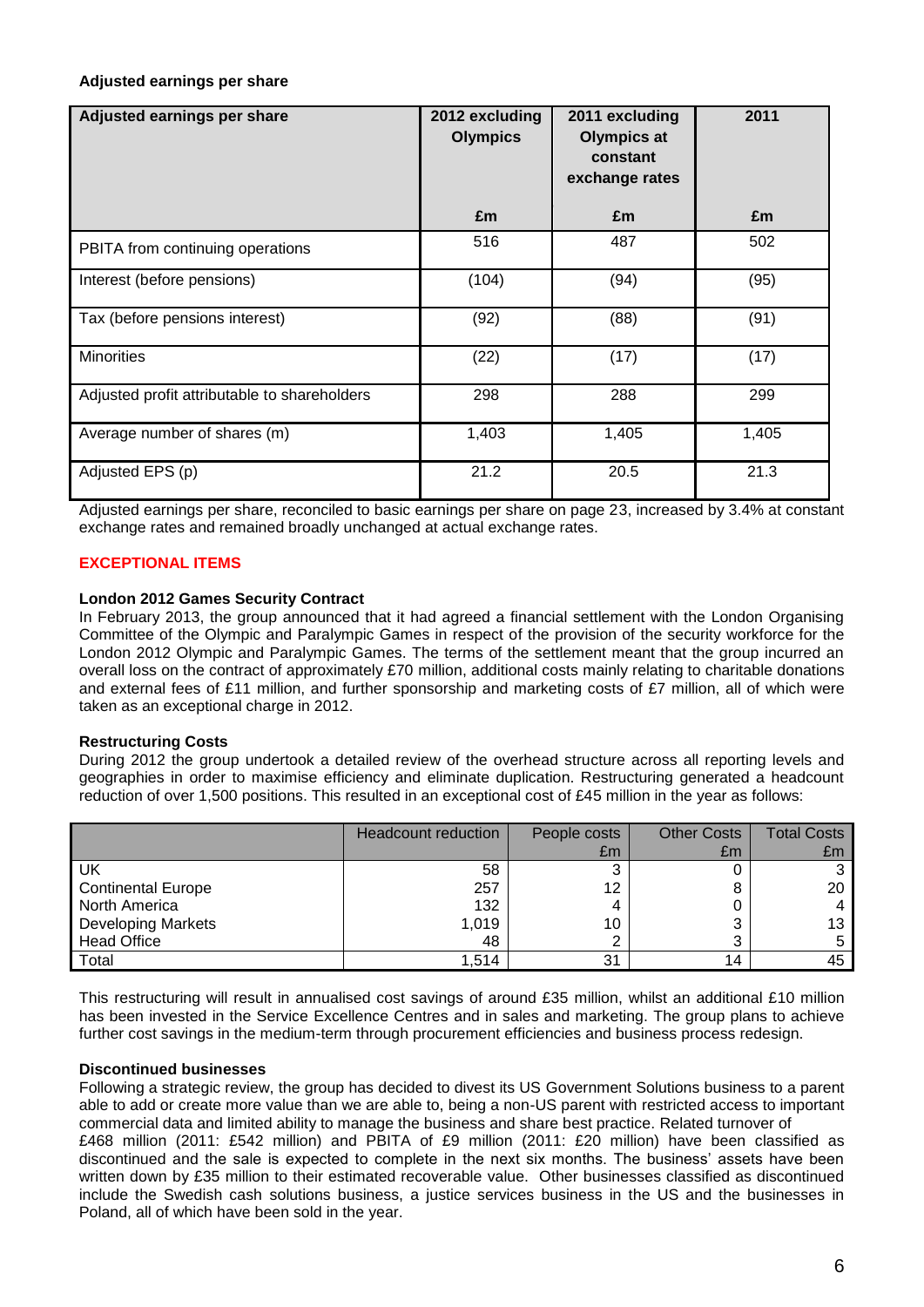#### **Secure solutions**

|                              |       | <b>Turnover</b><br>£m |      | <b>PBITA</b><br>£m |      | <b>Margins</b> |      |
|------------------------------|-------|-----------------------|------|--------------------|------|----------------|------|
| * At constant exchange rates | 2012  | 2011                  | 2012 | 2011               | 2012 | 2011           | 2012 |
| Europe *                     | 2,705 | 2,583                 | 190  | 192                | 7.0% | 7.4%           | 5%   |
| North America *              | 1,311 | 1,182                 | 76   | 73                 | 5.8% | 6.2%           | 11%  |
| Developing Markets *         | 1,991 | 1,733                 | 152  | 132                | 7.6% | 7.6%           | 10%  |
| Total secure solutions *     | 6,007 | 5,498                 | 418  | 397                | 7.0% | 7.2%           | 8%   |
| Exchange differences         |       | 127                   |      | 8                  |      |                |      |
| At actual exchange rates     | 6,007 | 5,625                 | 418  | 405                |      |                |      |

The secure solutions business performed well in the year with excellent organic growth of 8%, assisted by strong UK government, US commercial and developing markets growth. Margins were down slightly at 7.0% due to the effect of UK government contract phasing.

## **Europe**

|                              | <b>Turnover</b><br>£m |       | <b>PBITA</b><br>£m |      | <b>Margins</b> |      | Organic<br>Growth |
|------------------------------|-----------------------|-------|--------------------|------|----------------|------|-------------------|
| * At constant exchange rates | 2012                  | 2011  | 2012               | 2011 | 2012           | 2011 | 2012              |
| UK & Ireland *               | 1,312                 | 1,200 | 115                | 116  | 8.8%           | 9.7% | 8%                |
| Continental Europe *         | 1,393                 | 1,383 | 75                 | 76   | 5.4%           | 5.5% | 2%                |
| Total Europe *               | 2,705                 | 2,583 | 190                | 192  | 7.0%           | 7.4% | 5%                |

Organic growth in **Europe** was 5% and margins were down slightly at 7.0% due to the effect of UK government contract phasing.

There was excellent organic growth of 8% in the **UK & Ireland** with the main growth drivers being the integrated services business, which provides facilities services to UK government and a growing number of commercial organisations, and the utilities services business which is consolidating its position as a leading meter reading and smart meter installation business.

Organic growth in the UK government sector was 13% and included major contract wins and extensions such as:

- Total facilities management for the Ministry of Justice at more than 340 court buildings across the Midlands, Wales and the North of England which was mobilised in February 2012.
- The provision of transport and accommodation for asylum applicants for the UK Border Agency for two regions - the Midlands and the East of England and the North East, Yorkshire and Humberside which completed the transition from previous suppliers in December. This is a significant achievement as it was a complex mobilisation involving multiple stakeholders.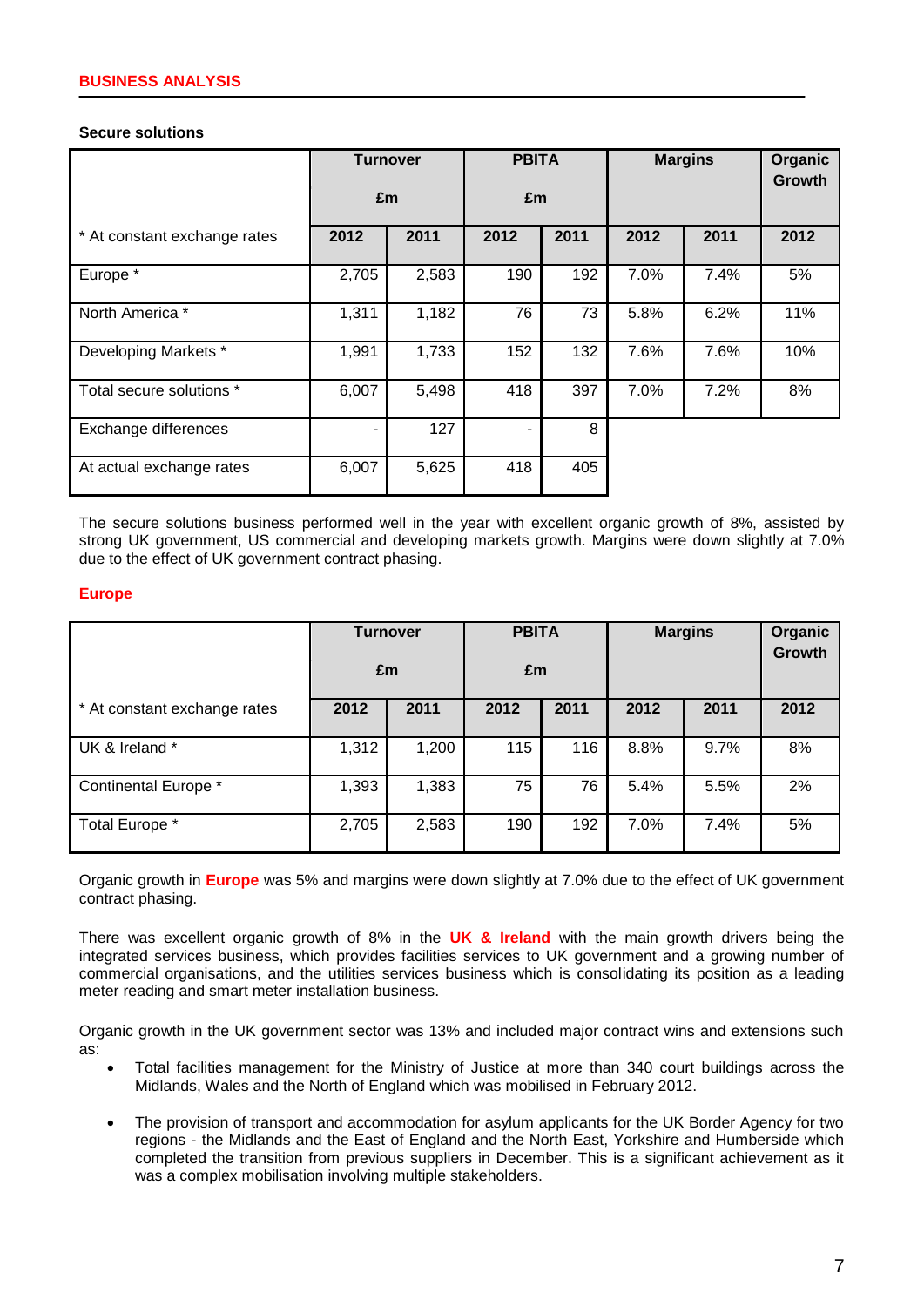- Outsourcing services for Lincolnshire Police the first contract of its kind to be awarded by a British Police Authority. This contract mobilised in April 2012 and the transition has gone extremely smoothly with excellent service delivery and will result in savings of £28m over ten years as well as enabling investment in new technologies. The Lincolnshire contract includes a framework agreement for ten other police forces and G4S is continuing to have discussions with a number of police forces regarding similar outsourcing propositions.
- The opening and on-going management of the newest and one of the largest prisons in the UK, HMP Oakwood which opened in April 2012 and which now holds over 1,200 prisoners.

G4S has been selected by the Department of Work & Pensions to join only a handful of companies eligible to compete to deliver contact centre services across the UK. In addition, a five year contract to provide electronic monitoring in Scotland starts in April this year and G4S was recently granted a two year extension on the Medway Youth Training Centre contract until March 2015. G4S Integrated Services has been awarded its largest FM contract in the healthcare sector for the Pennine Acute Hospitals NHS Trust in Greater Manchester and the Care & Justice Services business was awarded a contract to supply electronic monitoring equipment to the Ministry of Justice in **France.** The pipeline of UK government outsourcing opportunities remains strong, particularly in areas such as rehabilitation, facilities management, police and health sectors.

The UK commercial business was awarded extensions to contracts with major corporates such as British Airways and Shell, the latter having awarded contracts at 50 additional sites in seven new countries in 2012. G4S Utility Services also won a number of significant smart meter installation and data management contracts for British Gas and other major utility providers. The pipeline of new major commercial contracts remains strong in the UK, particularly within the media and financial sectors.

Trading conditions in **Ireland** remained challenging in 2012; however the bidding pipeline, especially in the area of security systems, looks encouraging for the remainder of the year.

The **Continental Europe** region performed reasonably against an uncertain economic backdrop. Overall organic growth was 2%. The European parliament contract in **Belgium** ended in May 2012 but G4S **Luxembourg** was successful in winning the security contract for the European parliament in Luxembourg in April 2012. Margins were down slightly due to challenging economic conditions throughout the region. To counteract this, a number of efficiency initiatives were implemented which reduced direct and overhead employee headcount numbers by around 250, alongside a number of location closures throughout Europe. This will help support margins in Europe over the next 18 months.

Revenues for the security systems business, which accounts for around 20% of Continental European secure solutions revenues, were similar to the prior year.

There were some notable strong performances in the region - in **Sweden**, G4S won a secure solutions contract with AB Volvo from April 2012 for three years and the security systems business grew strongly. In addition there were contract wins in **Belgium, Norway, Finland, Austria** and **Denmark** for customers in government, retail, transportation and telecoms sectors. The business in **Greece** has performed well despite the challenges of the economic crisis and several new contracts have started recently with organisations such as the US Embassy and Hellenic Petroleum.

Organic growth in most **Eastern European** markets has now stabilised to the low single-digit level overall, but there have been declines in **Hungary** and the **Czech Republic** offset by excellent growth in **Ukraine** and **Uzbekistan**. A significant contract has been won with a major steel manufacturer in **Ukraine** and contracts have also been won recently in **Slovakia** for companies in sectors such as manufacturing, electronics and retail. The group divested its businesses in **Poland** in September.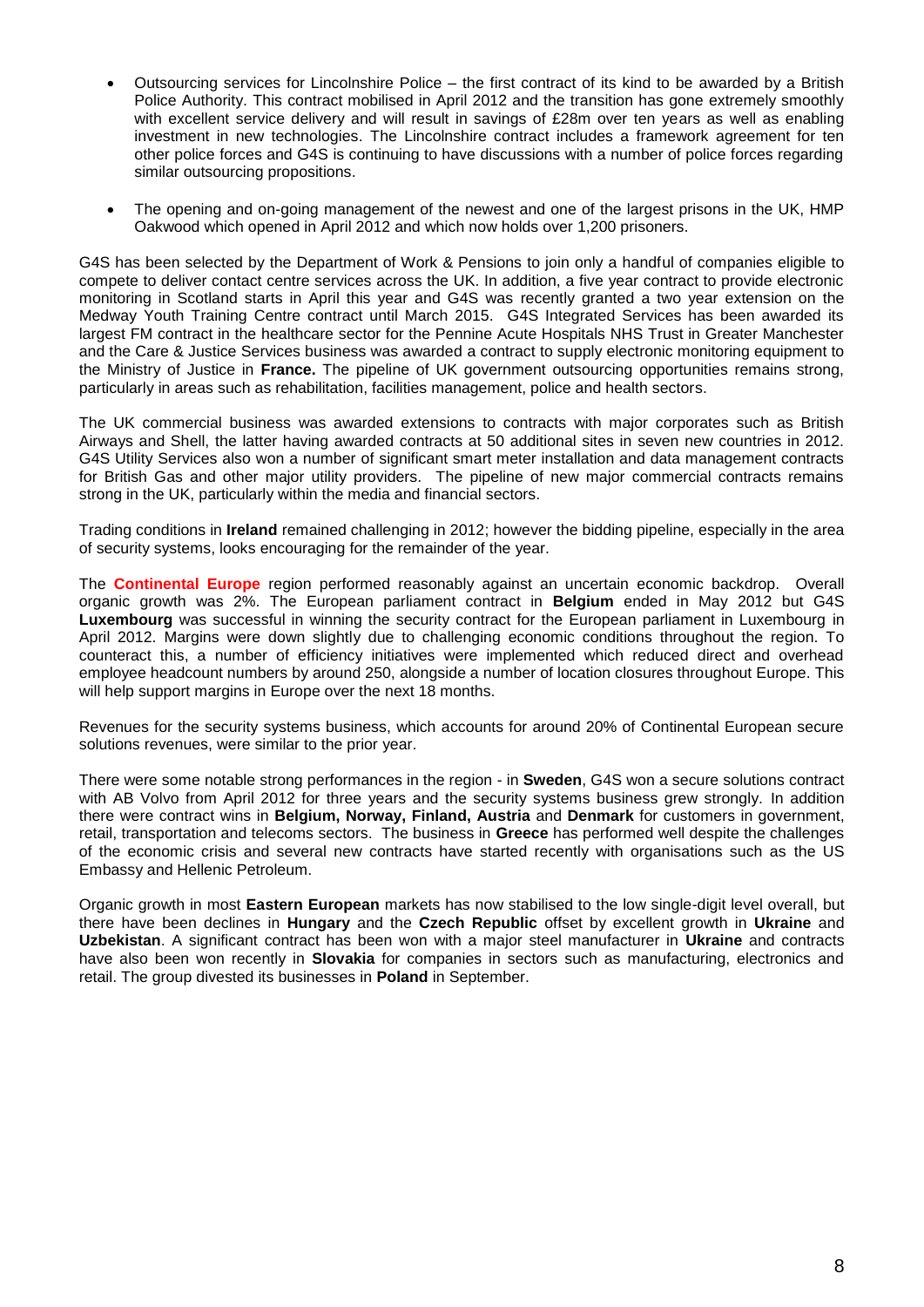# **North America**

|                              | <b>Turnover</b><br>£m |       | <b>PBITA</b><br>£m |      | <b>Margins</b> |      |      | Organic<br><b>Growth</b> |
|------------------------------|-----------------------|-------|--------------------|------|----------------|------|------|--------------------------|
| * At constant exchange rates | 2012                  | 2011  | 2012               | 2011 | 2012           | 2011 | 2012 |                          |
| North America *              | 1,311                 | 1,182 | 76                 | 73   | 5.8%           | 6.2% | 11%  |                          |

Organic growth in **North America** was strong at 11%, assisted by a strong performance in the US commercial business and the start-up of the CATSA aviation contract in Canada. Margins were lower compared to the prior year due to a decline in major infrastructure system projects. The US security systems business worked on a number of systems integration projects for Tampa Airport, Iberdrola, and the Port of Tacoma and has a record order book representing more than 12 months' work in hand.

In the **United States** the commercial sector had its strongest year on record with a continuing positive outlook and a strong visible sales pipeline. Recent contract awards have been in the technology, healthcare, distribution, chemical, manufacturing and retail sectors. G4S commenced the provision of security solutions for a major automotive company from January 2012 valued at \$70 million per annum for three years. The group's largest commercial contract with Bank of America was extended until 2014 and G4S North America has been awarded a secure solutions contract with Google for some of its locations in the United States and data centres in Belgium and Finland.

Additional examples of major contract awards include: worldwide security services for GE - building on a longstanding service relationship - and compliance and investigations services for Gallagher Bassett, where G4S will staff and manage the Special Investigations Unit responsible for investigating fraudulent workers' compensation claims.

The group has already taken steps to mitigate the cost impact of the Patient Protection and Affordable Care Act (PPACA) during 2013 and is evaluating the most effective way to mitigate the increase to the cost base thereafter. Most of the health plans currently provided to G4S employees already meet the current requirements of the PPACA and so it is not expected to have a significant impact on US margins.

2012 was a challenging year for the group's US Government Solutions business as a result of a significant reduction in US federal government spending in both the US domestic government sector and in contracts for overseas landmine clearance. The group has announced it has decided to divest the business to a parent able to add or create more value than G4S is able to, being a foreign parent with limited control over the operations of the business and restricted access to the data required to run the business successfully.

In **Canada**, the organic growth rate was more than 30% driven mainly by the CATSA aviation security contract which started on 1 November 2011. The contract is for security at 21 airports in the Pacific region of Canada and has expected revenue of more than CAD\$ 400 million over the initial five-year term.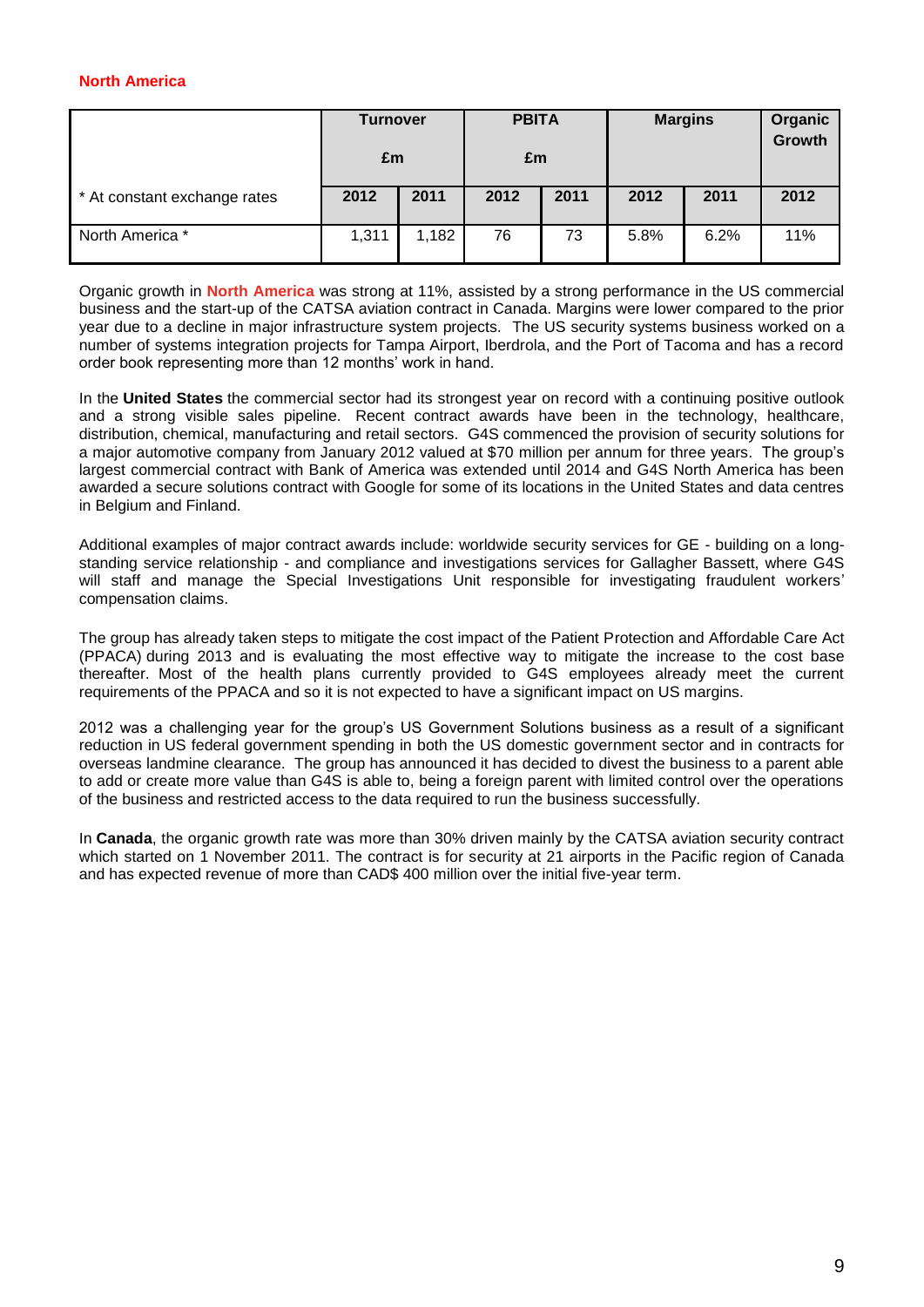# **Developing Markets**

|                              | <b>Turnover</b><br>£m |       | <b>PBITA</b><br>£m |      | <b>Margins</b> |      | Organic<br><b>Growth</b> |
|------------------------------|-----------------------|-------|--------------------|------|----------------|------|--------------------------|
| * At constant exchange rates | 2012                  | 2011  | 2012               | 2011 | 2012           | 2011 | 2012                     |
| Asia *                       | 671                   | 615   | 39                 | 34   | 5.8%           | 5.5% | 9%                       |
| Middle East *                | 381                   | 371   | 33                 | 31   | 8.7%           | 8.4% | 5%                       |
| Africa *                     | 357                   | 326   | 29                 | 31   | 8.1%           | 9.5% | 9%                       |
| Latin America & Caribbean *  | 582                   | 421   | 51                 | 36   | 8.8%           | 8.6% | 14%                      |
| Total Developing Markets *   | 1,991                 | 1,733 | 152                | 132  | 7.6%           | 7.6% | 10%                      |

In **Developing Markets**, revenue growth was 15% and organic growth was excellent at 10% with margins maintained overall.

Organic growth in **Asia** was 9% and margins were up from 5.5% to 5.8% due to improved business performance in a number of countries. There was strong organic revenue growth in **Thailand, Philippines, China** and **Indonesia**. The business in **India**, the largest market in the region for the group, has refocused its activity on high growth, higher margin contracts and achieved a good performance with double-digit revenue growth and strongly improved margins. The group exited **Pakistan** during October 2012.

A manned security contract with the United Nations in **Papua New Guinea** started in August. There was modest revenue growth in **Australia** with recent wins including DP World and Bechtel and a new immigration contract offsetting the loss of the Western Australia prisoner transportation contract and there is positive growth momentum in Australia going into 2013. The offender monitoring contract in **New Zealand** was extended to the end of 2013.

In the **Middle East**, organic growth was 5% helped by double-digit growth rates in **Lebanon** and **Egypt** but was offset by weakness in some systems businesses in the region. Margins improved compared to the prior year due to one-off government legislated payments made in **Saudi Arabia** in H1 2011. Recent contract wins include an electronic monitoring contract in **Saudi Arabia** and in **UAE** for the Abu Dhabi Educational Council and Dubai Airport. The group exited the US Embassy contract in Kabul, **Afghanistan** in July.

**Africa** performed strongly with organic growth of 9% particularly in **Kenya**, **Morocco** and **DRC**. Margins were lower at 8.1%, due to contract losses in **Nigeria** however the business appears to have stabilised there. New contracts won or renewed are mainly in key strategic sectors such as automotive, aviation, mining, oil and gas and foreign embassies, including the US embassy in the **Ivory Coast**. The current bidding pipeline in Africa is very strong – particularly in financial services, mining and embassies, with increasing numbers of both multicountry, pan-African and larger scale bids.

The **Latin America and Caribbean** region has performed well with organic growth of 14% and improved margins as a result of strong performances across most countries. There have also been a number of strategic contract wins, for example in the financial services, government, mining and oil and gas sectors. In September, the group announced it had extended its presence in **Brazil** significantly with the acquisition of Vanguarda, a leading security solutions provider which provides G4S with a manned security licence in Brazil. The group was also successful in bidding for security systems contracts in Brazil, winning a significant contract with Telebras and a contract for the Manaus football stadium.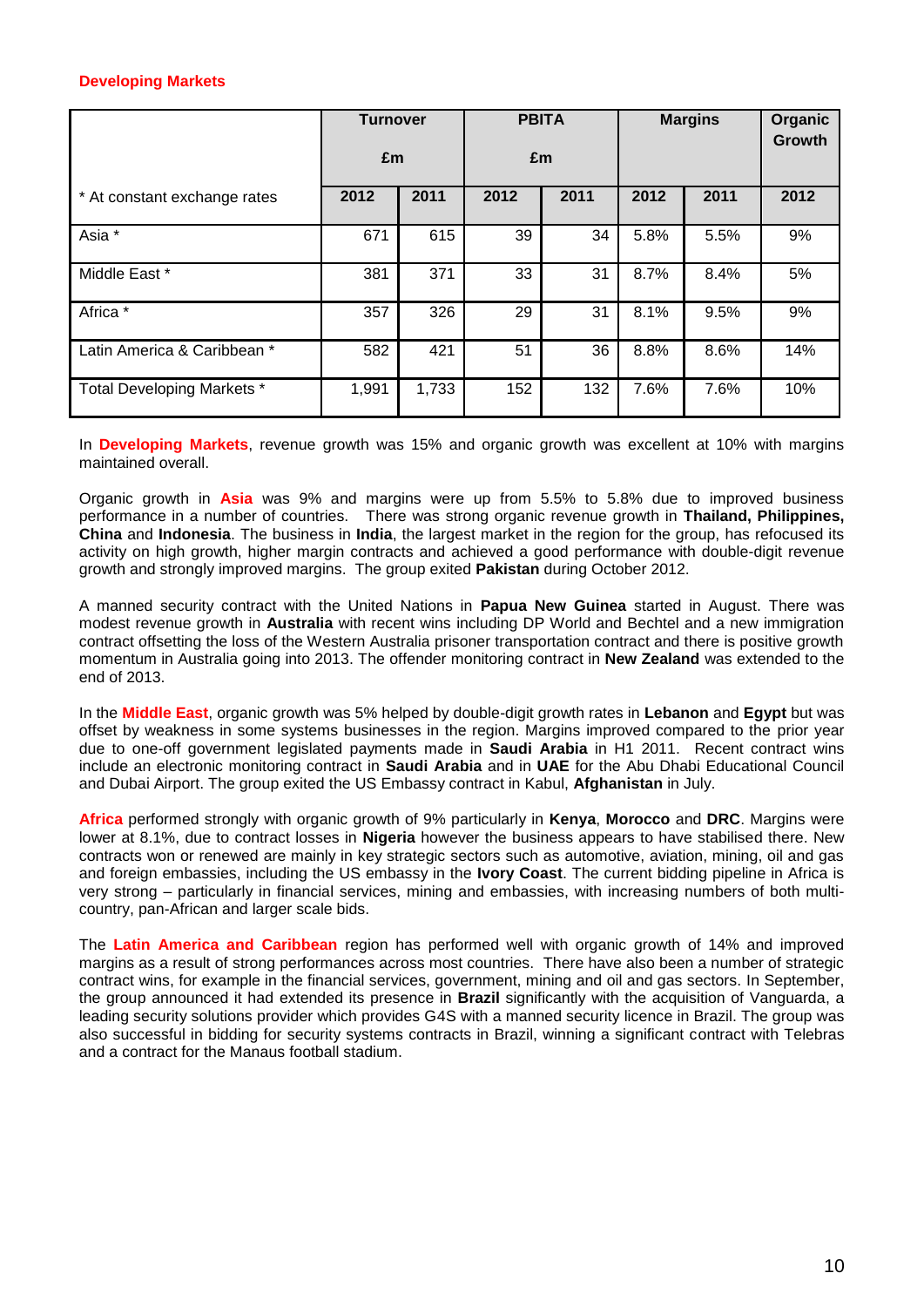# **Cash Solutions**

|                              | <b>Turnover</b> |       | <b>PBITA</b> |                | <b>Margins</b> |       | Organic<br><b>Growth</b> |
|------------------------------|-----------------|-------|--------------|----------------|----------------|-------|--------------------------|
|                              | £m              |       | £m           |                |                |       |                          |
| * At constant exchange rates | 2012            | 2011  | 2012         | 2011           | 2012           | 2011  | 2012                     |
| Europe *                     | 780             | 785   | 78           | 83             | 10.0%          | 10.6% | $-1%$                    |
| North America *              | 114             | 106   | 5            | $\overline{2}$ | 4.4%           | 1.9%  | 8%                       |
| Developing Markets *         | 396             | 361   | 52           | 47             | 13.1%          | 13.0% | 10%                      |
| Total Cash Solutions *       | 1,290           | 1,252 | 135          | 132            | 10.5%          | 10.5% | 3%                       |
| Exchange differences         |                 | 42    | ٠            | 5              |                |       |                          |
| At actual exchange rates     | 1,290           | 1,294 | 135          | 137            |                |       |                          |

The cash solutions business delivered a solid performance overall with organic revenue growth of 3% despite the continuation of low interest rates having a negative impact on developed markets growth opportunities. Overall margins were maintained at 10.5%, with improvements in North America and developing markets margins offset by the impact of contract phasing in Europe.

Organic growth in **Europe** declined by 1%. In the **UK & Ireland**, revenues declined by 1% as a result of the loss of two ATM contracts in the middle of 2011 which also impacted margins. Performance began to improve towards the end of the year as three major new contracts commenced and as a result of a cost reduction programme in Ireland. The new contracts are for financial institutions providing outsourcing of cash processing, cash machine replenishment and engineering at bank branches and remote sites. The engineering is provided on a full 24/7 basis – an industry first.

Outside the UK, margins improved through strong underlying business performance and cost cutting measures. In **Sweden**, the cash solutions business was sold in February 2012. Elsewhere in Continental Europe, organic growth was positive, helped by product development in the **Netherlands**, strong performances across all services in **Belgium** and productivity improvements in **Finland**. **Serbia** achieved double-digit growth.

In **North America**, the performance of the cash solutions business in **Canada** was improved through stronger alignment in key sectors with the Canadian secure solutions business in the first half of 2012. This has resulted in contract awards and extensions with key customers in the retail and financial services sectors.

Organic growth in **Developing Markets** was good at 10% and margins improved slightly overall due mainly to an improved performance in the Middle East cash solutions businesses. In particular the businesses in **Saudi Arabia** and **UAE** achieved an improved performance and excellent growth. Strong margins were achieved in **Hong Kong**, aided by successfully negotiating price increases with a number of key customers. In **Ecuador**, three leading financial institutions - Banco Bolivariano, Banco Internacional and Produbanco - have selected G4S to provide cash-in-transit services to more than 250 bank branches around the country. With services set to begin in May 2013, the seven year contract has an overall value of £26m. In **South Africa**, in January 2013 G4S acquired Deposita the South African market leader in cash devices and related cash-in-transit, cash processing and insurance services for the retail sector. The Deposita technology will broaden the G4S Cash360 technology offering, especially in other developing markets.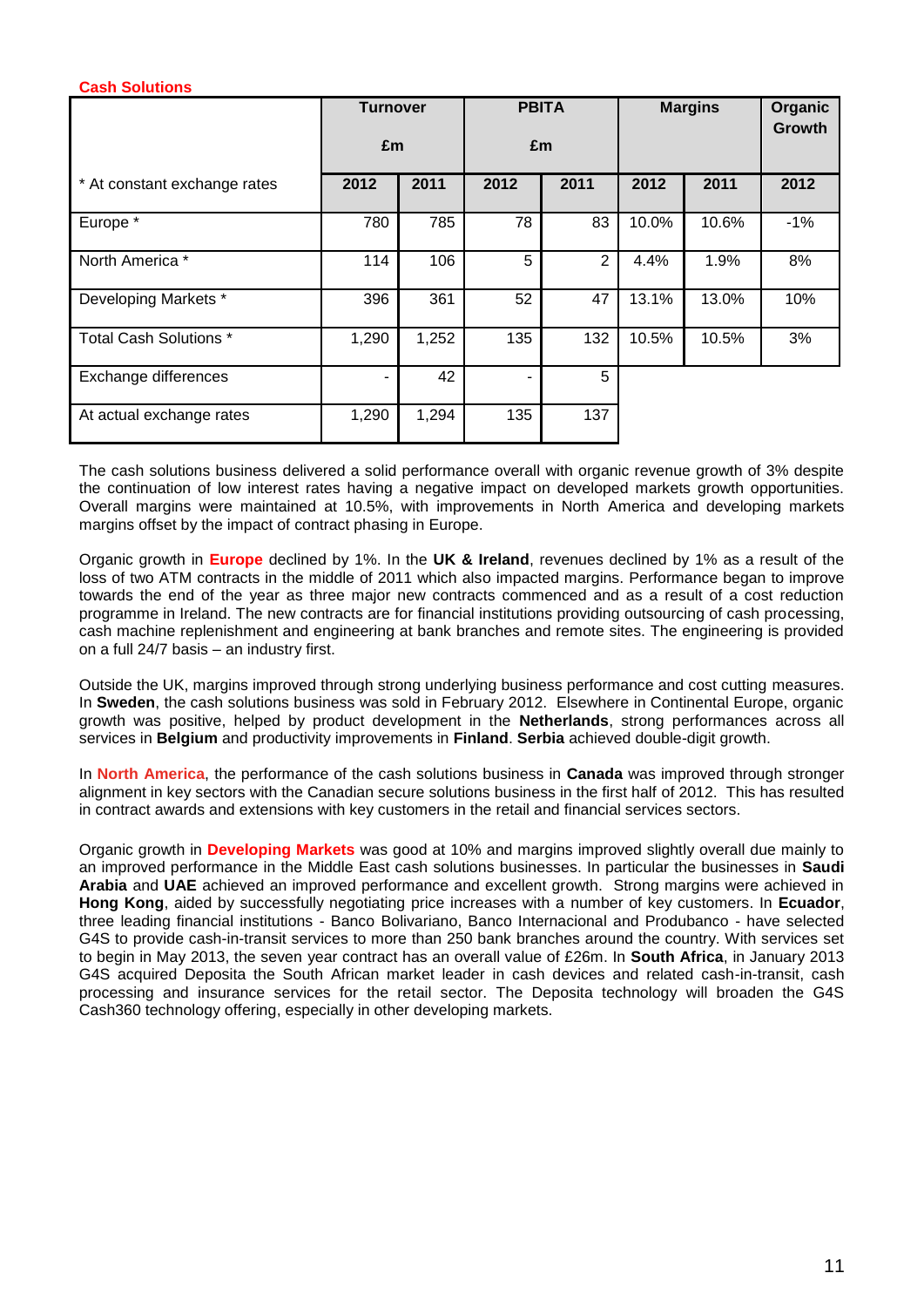The group expects the outlook for Continental European markets to continue to be challenged by the economic environment, despite the proactive measures the group has taken through the cost reduction exercise.

The North American commercial and UK government businesses performed extremely strongly in 2012 and although the outlook is still very positive, it will be difficult to maintain such high growth going into 2013. Developing markets (which now represent 33% of group revenues and 37% of group profits) continue to perform well and the group expects strong double-digit growth in developing markets in 2013.

Developing markets growth, investment in key sector expertise and outsourcing trends continue to be key business growth drivers and so, overall, the group expects to see good continuing organic growth and margins to be maintained. The breadth of the group's portfolio in 125 countries continues to present many new growth opportunities; market leading businesses in many countries, a broad customer base and the current £3.5 billion per annum contract pipeline provide confidence in the outlook for the group.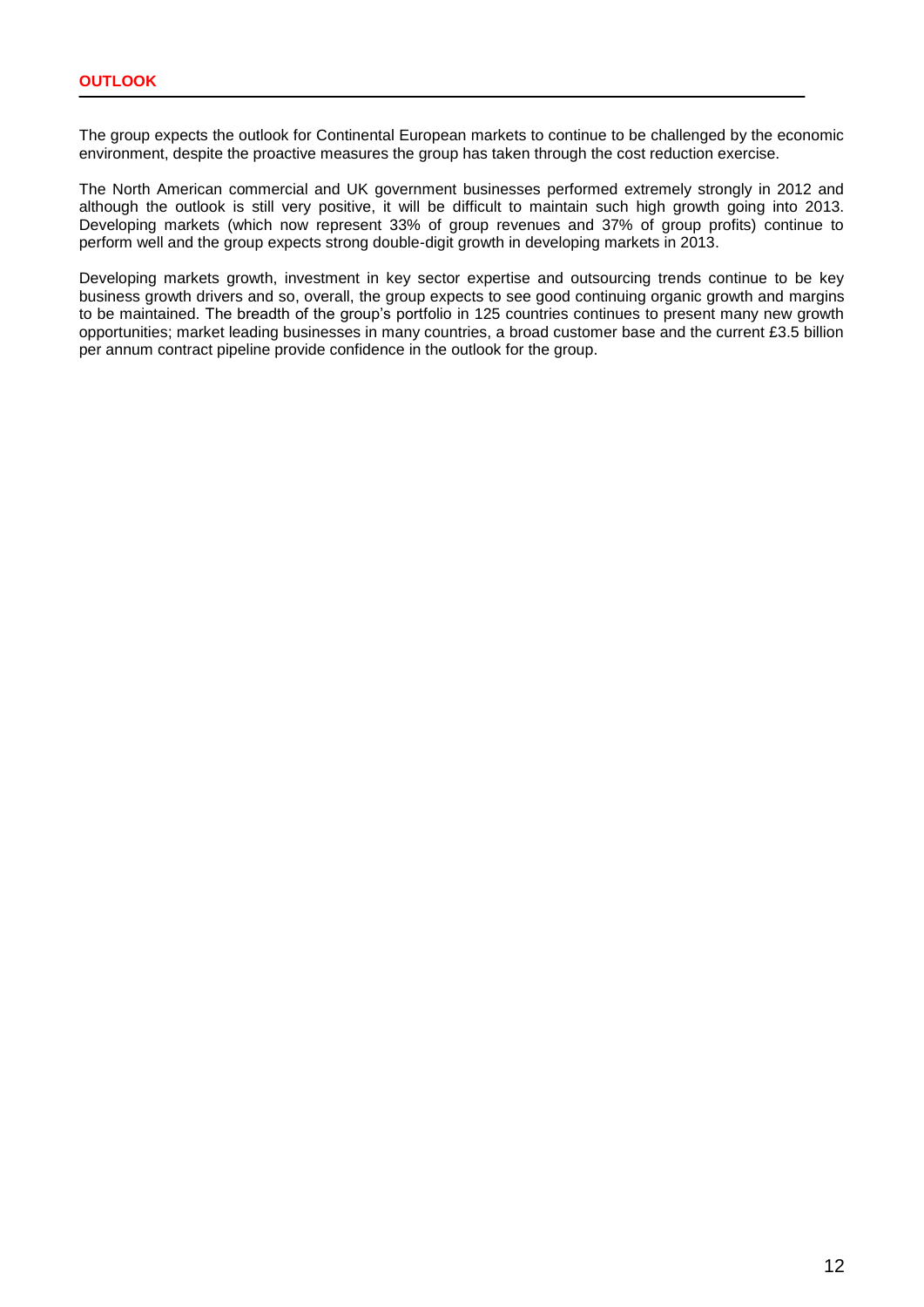# **OTHER FINANCIAL ISSUES**

## **Acquisitions and divestments**

The group invested a total net amount of £93 million in 2012 in acquisitions, with the main acquisition being **Vanguarda**, a leading Brazilian security company. Other acquisitions included safety and fire training consultancies in the Netherlands, Belgium and Ireland.

During 2012, G4S disposed of its Swedish cash solutions business and a loss making electronic monitoring business in the US.

Following a strategic review, the group has decided to divest its US Government Solutions business to a parent able to add or create more value than we are able to, being a non-US parent with restricted access to important commercial data and limited ability to manage the business and share best practice. The sale is expected to complete during 2013 and the business has been classified as discontinued in the 2012 results.

The group's acquisition strategy will continue to focus on niche opportunities which will both help to deliver our strategic objectives and meet our financial performance criteria. We prioritise acquisitions that:

- build market share in key countries
- drive organic growth
- access key sectors where security and safety are a strategic threat
- introduce or build new service lines such as facilities management in the UK and risk consulting internationally
- access key geographic markets

The group expects to invest up to £200 million in acquisitions in 2013 and will continue to be active in its divestment strategy where businesses are not in line with the group's strategy or where an alternative parent could add or drive more value from a business.

## **Financing and interest**

The group has a prudent approach to its balance sheet whilst maintaining the flexibility to pursue acquisitions when appropriate. G4S has had an investment grade rating since March 2009 when Standard & Poor's assessed the group BBB Stable. However, subsequent to the G4S Olympic contract announcement on 13 July 2012 and the G4S plc board review in September, Standard & Poor's revised the rating to BBB- Stable in November. The group's objective is to manage its business and finances so that it continues as an investment grade entity and to continue to maintain a net debt to EBITDA ratio of around 2 to 2.5 times. The group is currently well financed, has a diverse range of finance providers and the maturity profile is long term. Borrowings are principally in pounds sterling, US dollars and euros reflecting the geographies of significant operational assets and profits.

As at 31 December 2012, net debt was £1,802 million and our headroom was £856 million. The group has sufficient borrowing capacity to finance its current investment plans.

Net interest payable on net debt was £101 million. This is a net increase of 2% over the 2011 cost of £99 million, due principally to the increase in the group's net debt.

The average cost of gross borrowings during the year, net of interest rate hedging, was 4.3% compared to 4.9% in 2011.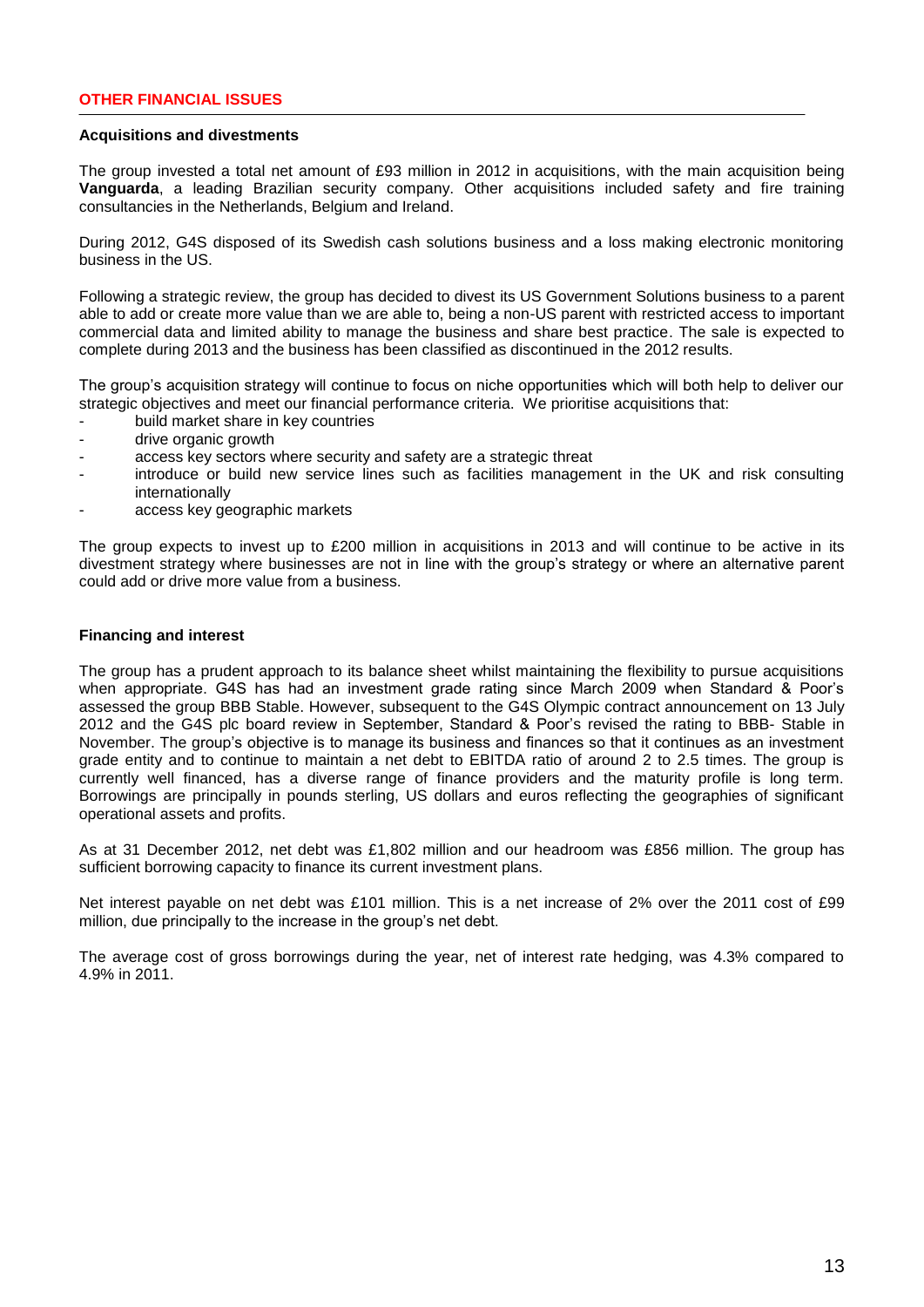# **Taxation**

The effective tax rate for the year on adjusted earnings was 22%, consistent with 2011. The cash tax rate is 22.9% compared to 18.5% in 2011. Our target is to maintain the effective tax rate at the current level.

# **Retirement benefit obligations**

The group's funding shortfall on funded defined retirement benefit schemes, on the valuation basis specified in IAS19 Employee Benefits, was £436 million before tax or £335 million after tax (31 December 2011: £295 million and £212 million respectively). The main scheme is in the UK. The latest completed full actuarial valuations were undertaken as at 5 April 2009 in respect of all three sections of the UK scheme. The valuations as at 5 April 2012 are currently in progress. However, all actuarial assumptions were reviewed and updated as at 31 December 2012.

The net pension obligation has increased significantly since 31 December 2011 mainly due to the actuarial loss in the period arising from the financial environment and the resulting low interest rates applicable for discounting the liabilities. The discount rate used to calculate the obligation has decreased to 4.5%, compared to 5.0% used at 31 December 2011. Additional company contributions of £37 million were paid into the schemes during 2012.

We believe that, over the very long term in which retirement benefits become payable, investment returns should eliminate the deficit reported in the schemes in respect of past service liabilities. However, in recognition of the regulatory obligations upon pension fund trustees to address reported deficits, the group's deficit recovery plan will see cash contributions made to the scheme of approximately £38 million in 2013 with annual increments thereafter still subject to negotiation.

# **Dividend**

The board recommends a final dividend of 5.54p per share (DKK 0.4730). This represents an increase of 8% on the final dividend for 2011. The interim dividend was 3.42p per share (DKK 0.3220) and the total dividend, if approved, will be 8.96p per share (DKK 0.7950), representing an increase of 5% on the total dividend for 2011.

The group expects to continue to increase dividends broadly in line with normalised adjusted earnings.

**13 March 2013**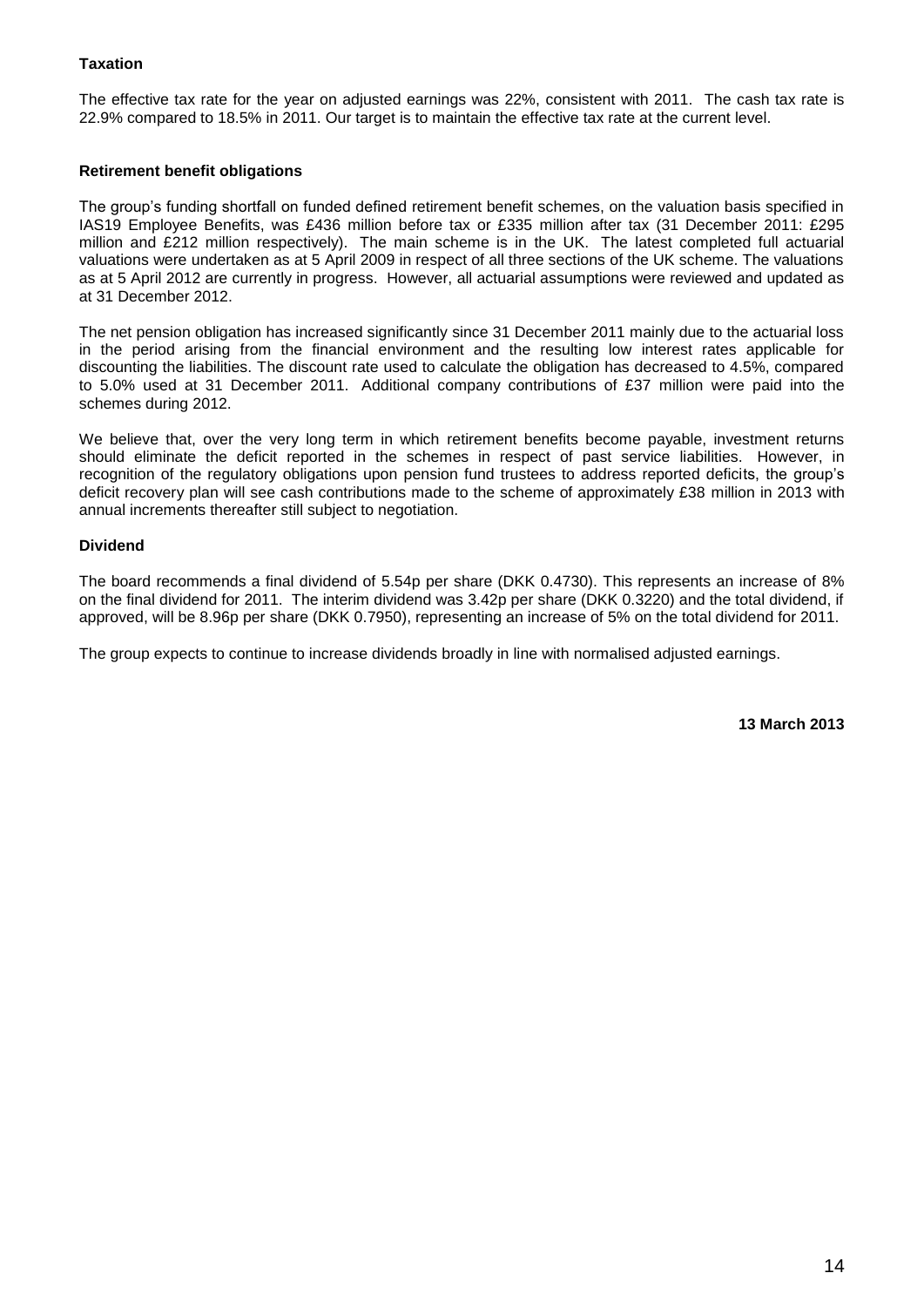# G4S plc Preliminary results announcement

For the year ended 31 December 2012

# Consolidated income statement

For the year ended 31 December 2012

|                                                                                                                       |                | 2012<br>Ex.     | 2012            | 2012           | 2011     |
|-----------------------------------------------------------------------------------------------------------------------|----------------|-----------------|-----------------|----------------|----------|
|                                                                                                                       |                | <b>Olympics</b> | <b>Olympics</b> | Total          |          |
|                                                                                                                       | <b>Notes</b>   | £m              | £m              | £m             | £m       |
| <b>Continuing operations</b>                                                                                          |                |                 |                 |                |          |
| Revenue                                                                                                               | $\overline{c}$ | 7,297           | 204             | 7,501          | 6,966    |
| Profit from operations before amortisation and impairment<br>of acquisition-related intangible assets and exceptional |                |                 |                 |                |          |
| items (PBITA)                                                                                                         | $\overline{c}$ | 516             |                 | 516            | 502      |
| Amortisation and impairment of acquisition-related intangible<br>assets                                               |                | (86)            |                 | (86)           | (96)     |
| Acquisition-related expenses<br>Exceptional items:                                                                    |                | (7)             |                 | (7)            | (2)      |
| Loss on Olympics contract                                                                                             |                |                 | (70)            | (70)           |          |
| Other costs on Olympics                                                                                               |                |                 | (11)            | (11)           |          |
| Sponsorships costs on Olympics                                                                                        |                |                 | (7)             | (7)            |          |
| Restructuring costs                                                                                                   |                | (45)            |                 | (45)           |          |
| Aborted acquisition and legal costs                                                                                   |                |                 |                 |                | (55)     |
|                                                                                                                       |                | (45)            | (88)            | (133)          | (55)     |
| Profit from operations before interest and taxation (PBIT)                                                            | 2,3            | 378             | (88)            | 290            | 349      |
| Finance income                                                                                                        | 6              | 94              |                 | 94             | 111      |
| Finance costs                                                                                                         | $\overline{7}$ | (206)           | (3)             | (209)          | (203)    |
| <b>Profit before taxation (PBT)</b>                                                                                   |                | 266             | (91)            | 175            | 257      |
| Taxation:                                                                                                             |                |                 |                 |                |          |
| Before amortisation and impairment of acquisition-related<br>intangible assets and exceptional items                  |                |                 |                 | (90)           | (92)     |
| On amortisation and impairment of acquisition-related intangible<br>assets                                            |                |                 |                 | 25             | 25       |
| On acquisition-related expenses                                                                                       |                |                 |                 | $\overline{2}$ | 1        |
| On exceptional items                                                                                                  |                |                 |                 | 21             | 13       |
|                                                                                                                       |                |                 |                 | (42)           | (53)     |
| <b>Profit after taxation</b>                                                                                          |                |                 |                 | 133            | 204      |
| Loss from discontinued operations                                                                                     | 4              |                 |                 | (63)           | (6)      |
| Profit for the year                                                                                                   |                |                 |                 | 70             | 198      |
| Attributable to:                                                                                                      |                |                 |                 |                |          |
| Equity holders of the parent                                                                                          |                |                 |                 | 48             | 181      |
| Non-controlling interests                                                                                             |                |                 |                 | 22             | 17       |
| Profit for the year                                                                                                   |                |                 |                 | 70             | 198      |
| Earnings per share attributable to equity shareholders of<br>the parent                                               | 10             |                 |                 |                |          |
| For profit from continuing operations:                                                                                |                |                 |                 |                |          |
| Basic and diluted                                                                                                     |                |                 |                 | 7.9p           | 13.3p    |
| For profit from continuing and discontinued operations:<br>Basic and diluted                                          |                |                 |                 | 3.4p           | 12.9p    |
| Dividends declared and proposed in respect of the year                                                                | 9              |                 |                 |                |          |
|                                                                                                                       |                |                 |                 |                |          |
| Interim dividend of 3.42p per share (2011:3.42p)<br>Final dividend of 5.54p per share (2011: 5.11p)                   |                |                 |                 | 48<br>78       | 48<br>72 |
| Total dividend of 8.96p per share (2011: 8.53p)                                                                       |                |                 |                 | 126            | 120      |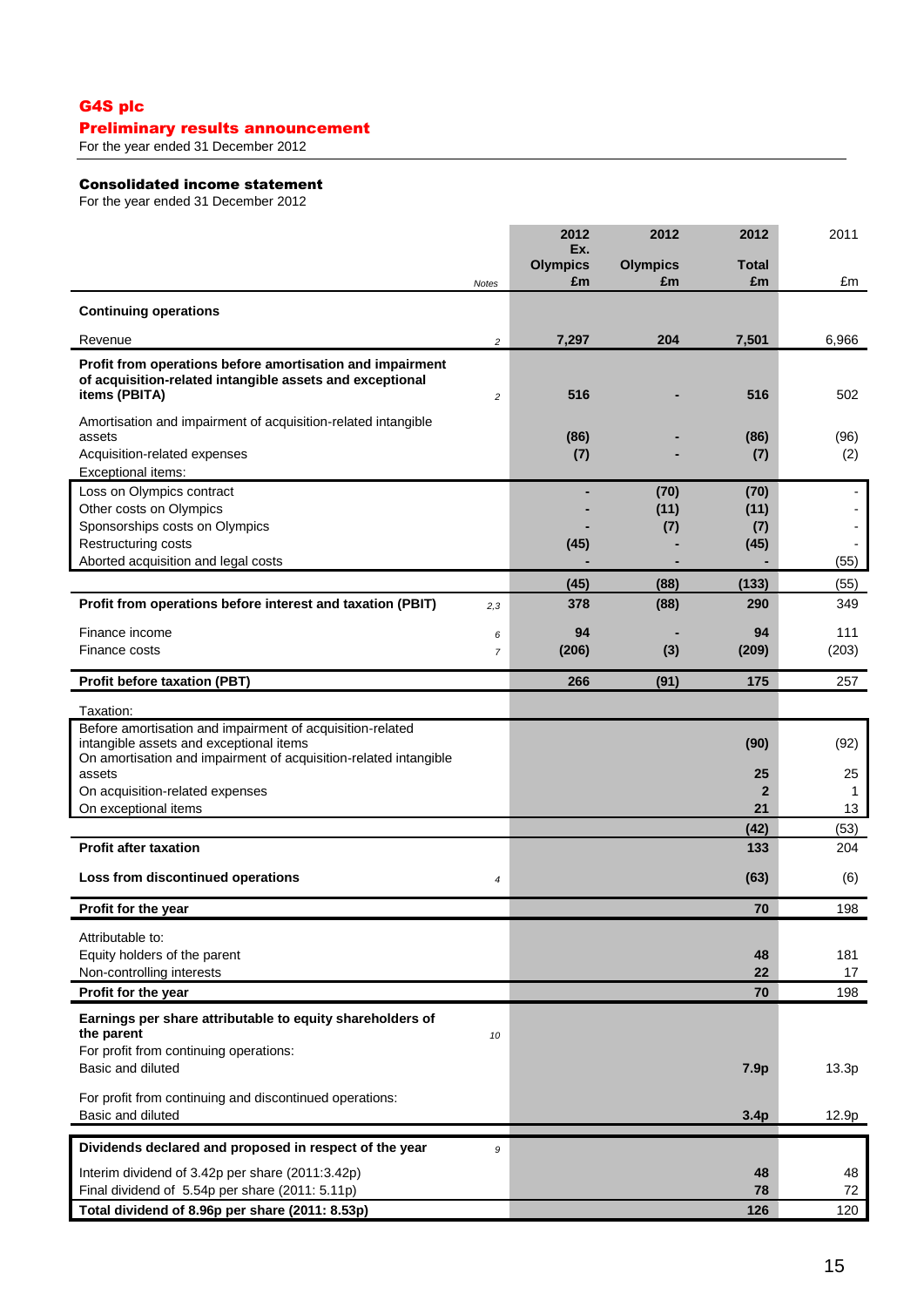# Consolidated statement of comprehensive income

For the year ended 31 December 2012

|                                                                      | 2012  | 2011  |
|----------------------------------------------------------------------|-------|-------|
|                                                                      | £m    | £m    |
| Profit for the year                                                  | 70    | 198   |
|                                                                      |       |       |
| Other comprehensive income                                           |       |       |
| Exchange differences on translation of foreign operations            | (95)  | (65)  |
| Change in fair value of net investment hedging financial instruments | (4)   |       |
| Change in fair value of cash flow hedging financial instruments      | (6)   | 8     |
| Actuarial losses on defined retirement benefit schemes               | (177) | (73)  |
| Tax on items taken directly to equity                                | 37    | 9     |
| Other comprehensive income, net of tax                               | (245) | (121) |
|                                                                      |       |       |
| Total comprehensive income for the year                              | (175) | 77    |
|                                                                      |       |       |
| Attributable to:                                                     |       |       |
| Equity holders of the parent                                         | (194) | 62    |
| Non-controlling interests                                            | 19    | 15    |
| Total comprehensive income for the year                              | (175) | 77    |

# Consolidated statement of changes in equity

For the year ended 31 December 2012

|                                             | Attributable to equity holders of the parent |                          |                  |                          |               |                 |               |
|---------------------------------------------|----------------------------------------------|--------------------------|------------------|--------------------------|---------------|-----------------|---------------|
|                                             | Share                                        | Share                    | Retained         | Other                    |               | <b>NCI</b>      |               |
|                                             | capital<br>2011                              | premium<br>2011          | earnings<br>2011 | reserves<br>2011         | Total<br>2011 | reserve<br>2011 | Total<br>2011 |
|                                             | £m                                           | £m                       | £m               | £m                       | £m            | £m              | £m            |
| At 1 January 2011                           | 353                                          | 258                      | 420              | 546                      | 1,577         | 46              | 1,623         |
| Total comprehensive income attributable     |                                              |                          |                  |                          |               |                 |               |
| to equity shareholders of the parent        |                                              | $\blacksquare$           | 110              | (48)                     | 62            | 15              | 77            |
| Dividends declared                          |                                              | $\overline{\phantom{a}}$ | (114)            | $\blacksquare$           | (114)         | (10)            | (124)         |
| Own shares purchased                        |                                              |                          |                  | (13)                     | (13)          | ٠               | (13)          |
| Own shares awarded                          |                                              | $\overline{\phantom{a}}$ | (9)              | 9                        |               |                 |               |
| Transactions with non-controlling interests |                                              | $\overline{\phantom{a}}$ | (19)             | $\overline{\phantom{a}}$ | (19)          | (1)             | (20)          |
| Equity-settled transactions                 |                                              |                          |                  | $\blacksquare$           |               | ۰               |               |
| At 31 December 2011                         | 353                                          | 258                      | 389              | 494                      | 1,494         | 50              | 1,544         |

|                                             | Attributable to equity holders of the parent |                 |                  |                  |                      |                 |                |
|---------------------------------------------|----------------------------------------------|-----------------|------------------|------------------|----------------------|-----------------|----------------|
|                                             | <b>Share</b>                                 | <b>Share</b>    | <b>Retained</b>  | <b>Other</b>     |                      | <b>NCI</b>      | <b>Total</b>   |
|                                             | capital<br>2012                              | premium<br>2012 | earnings<br>2012 | reserves<br>2012 | <b>Total</b><br>2012 | reserve<br>2012 | Equity<br>2012 |
|                                             | £m                                           | £m              | £m               | £m               | £m                   | £m              | £m             |
| At 1 January 2012                           | 353                                          | 258             | 389              | 494              | 1,494                | 50              | 1,544          |
| Total comprehensive income attributable     |                                              |                 |                  |                  |                      |                 |                |
| to equity shareholders of the parent        |                                              |                 | (126)            | (68)             | (194)                | 19              | (175)          |
| Dividends declared                          |                                              |                 | (120)            |                  | (120)                | (18)            | (138)          |
| Own shares purchased                        |                                              |                 |                  | (6)              | (6)                  | -               | (6)            |
| Own shares awarded                          |                                              |                 | (2)              | $\overline{2}$   |                      |                 |                |
| Transactions with non-controlling interests |                                              |                 | 2                |                  | $\overline{2}$       | 4               | 6              |
| At 31 December 2012                         | 353                                          | 258             | 143              | 422              | 1,176                | 55              | 1,231          |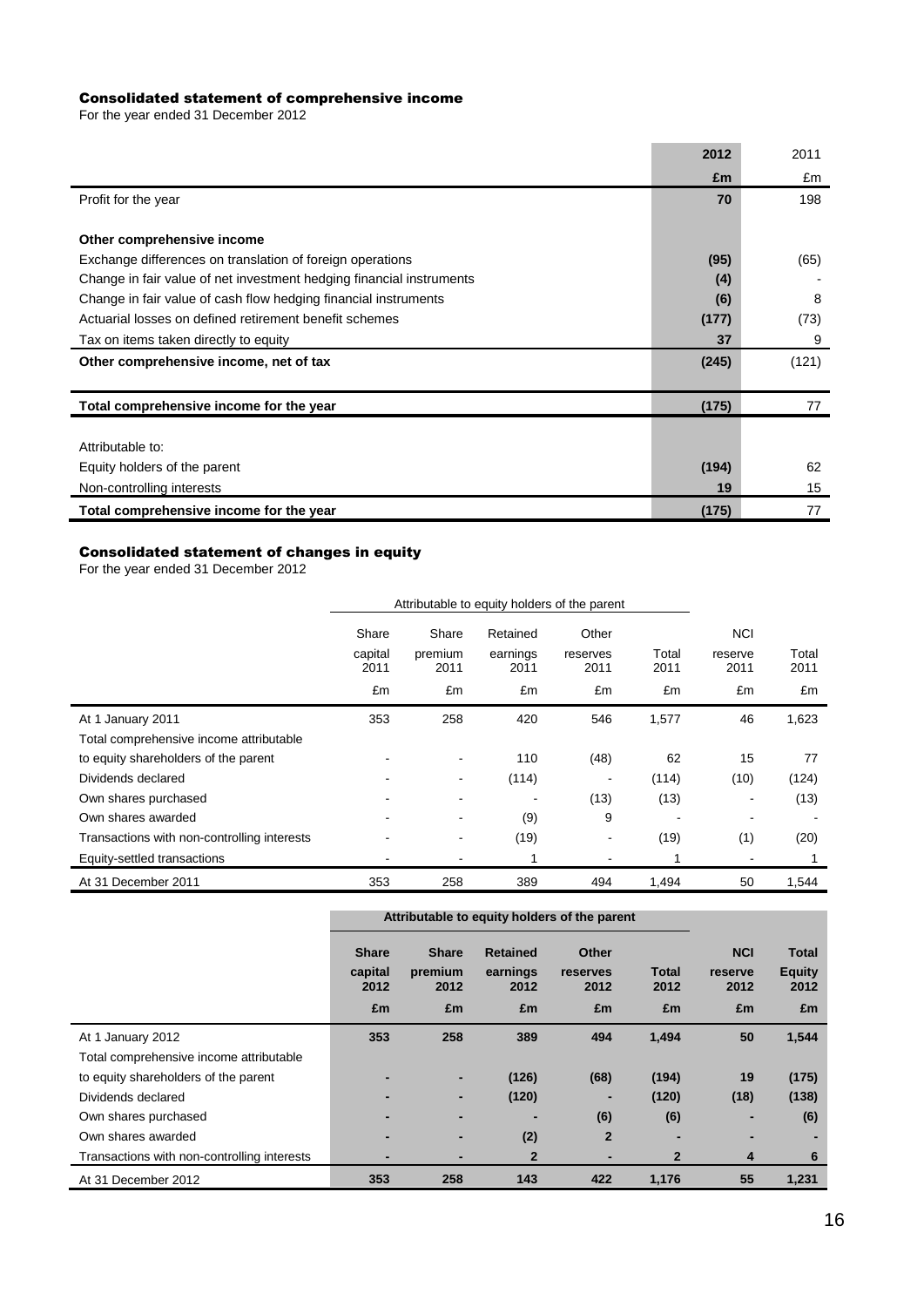#### Consolidated statement of financial position

At 31 December 2012

|                                                                                  | 2012             | 2011             |
|----------------------------------------------------------------------------------|------------------|------------------|
| Notes                                                                            | £m               | £m               |
| <b>ASSETS</b>                                                                    |                  |                  |
| <b>Non-current assets</b>                                                        |                  |                  |
| Goodwill                                                                         | 2,123            | 2,205            |
| Other acquisition-related intangible assets                                      | 204              | 269              |
| Other intangible assets<br>Property, plant and equipment                         | 87<br>512        | 87<br>531        |
| Investment in associates                                                         | 3                | 9                |
| Trade and other receivables                                                      | 129              | 162              |
| Deferred tax assets                                                              | 179              | 157              |
|                                                                                  | 3,237            | 3,420            |
| <b>Current assets</b>                                                            |                  |                  |
| Inventories                                                                      | 128              | 123              |
| Investments                                                                      | 56               | 70               |
| Trade and other receivables                                                      | 1,497            | 1,546            |
| Cash and cash equivalents                                                        | 469              | 433              |
| Assets classified as held for sale<br>11                                         | 229              | 35               |
|                                                                                  | 2,379            | 2,207            |
| <b>Total assets</b>                                                              | 5,616            | 5,627            |
| <b>LIABILITIES</b>                                                               |                  |                  |
| <b>Current liabilities</b>                                                       |                  |                  |
| <b>Bank overdrafts</b>                                                           | (17)             | (53)             |
| <b>Bank loans</b>                                                                | (18)             | (47)             |
| Loan notes                                                                       | (40)             |                  |
| Obligations under finance leases<br>Trade and other payables                     | (18)<br>(1, 196) | (16)<br>(1, 251) |
| <b>Current tax liabilities</b>                                                   | (41)             | (48)             |
| Provisions                                                                       | (32)             | (30)             |
| Liabilities associated with assets classified as held for sale<br>$11$           | (52)             | (29)             |
|                                                                                  | (1, 414)         | (1, 474)         |
| <b>Non-current liabilities</b>                                                   |                  |                  |
| <b>Bank loans</b>                                                                | (327)            | (885)            |
| Loan notes                                                                       | (1,999)          | (1, 180)         |
| Obligations under finance leases                                                 | (43)             | (48)             |
| Trade and other payables                                                         | (18)             | (19)             |
| Retirement benefit obligations                                                   | (471)            | (344)            |
| Provisions<br>Deferred tax liabilities                                           | (45)<br>(68)     | (41)<br>(92)     |
|                                                                                  | (2,971)          | (2,609)          |
| <b>Total liabilities</b>                                                         | (4, 385)         | (4,083)          |
|                                                                                  |                  |                  |
| <b>Net assets</b>                                                                | 1,231            | 1,544            |
| <b>EQUITY</b>                                                                    |                  |                  |
| Share capital                                                                    | 353              | 353              |
| Share premium and reserves                                                       | 823              | 1,141            |
| Equity attributable to equity holders of the parent<br>Non-controlling interests | 1,176<br>55      | 1,494<br>50      |
| <b>Total equity</b>                                                              | 1,231            | 1,544            |
|                                                                                  |                  |                  |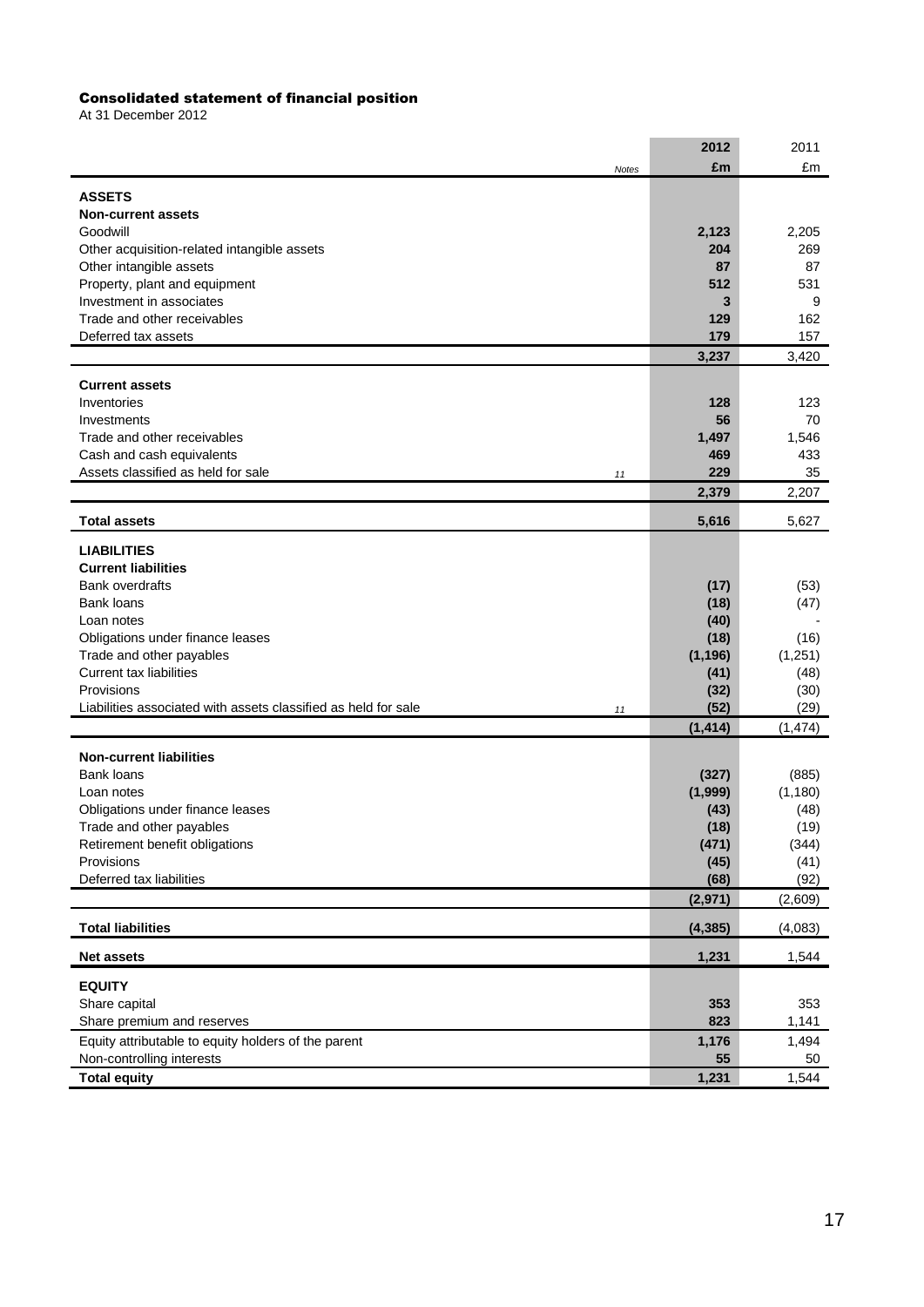#### Consolidated statement of cash flows

For the year ended 31 December 2012

|                                                                                                                                                                                           |              | 2012  | 2011  |
|-------------------------------------------------------------------------------------------------------------------------------------------------------------------------------------------|--------------|-------|-------|
|                                                                                                                                                                                           | <b>Notes</b> | £m    | £m    |
| <b>Profit before taxation</b>                                                                                                                                                             |              | 175   | 257   |
|                                                                                                                                                                                           |              |       |       |
| Adjustments for:                                                                                                                                                                          |              |       |       |
| Finance income                                                                                                                                                                            |              | (94)  | (111) |
| Finance costs                                                                                                                                                                             |              | 209   | 203   |
| Depreciation of property, plant and equipment                                                                                                                                             |              | 121   | 120   |
| Amortisation and impairment of acquisition-related intangible assets                                                                                                                      |              | 86    | 96    |
| Amortisation of other intangible assets                                                                                                                                                   |              | 24    | 17    |
| Acquisition-related expenses<br>Profit on disposal of property, plant and equipment and intangible assets other than acquisition-                                                         |              | 7     | 2     |
| related                                                                                                                                                                                   |              | (3)   | (11)  |
| Profit on disposal of subsidiaries                                                                                                                                                        |              | (2)   | (33)  |
| Equity-settled transactions                                                                                                                                                               |              |       | -1    |
| Operating cash flow before movements in working capital                                                                                                                                   |              | 523   | 541   |
| Increase in inventories                                                                                                                                                                   |              | (14)  | (20)  |
| Increase in receivables                                                                                                                                                                   |              | (117) | (123) |
| Increase in payables                                                                                                                                                                      |              | 6     | 77    |
| Decrease in provisions                                                                                                                                                                    |              | (5)   | (7)   |
| Decrease in retirement benefit obligations                                                                                                                                                |              | (37)  | (40)  |
| Net cash flow from operating activities of continuing operations                                                                                                                          |              | 356   | 428   |
| Net cash flow from operating activities of discontinued operations                                                                                                                        |              | 16    | 21    |
| Cash generated by operations                                                                                                                                                              |              | 372   | 449   |
| Tax paid                                                                                                                                                                                  |              | (85)  | (77)  |
| Net cash flow from operating activities                                                                                                                                                   |              | 287   | 372   |
|                                                                                                                                                                                           |              |       |       |
| <b>Investing activities</b>                                                                                                                                                               |              |       |       |
| Interest received                                                                                                                                                                         |              | 6     | 17    |
| Cash flow from associates                                                                                                                                                                 |              |       | 4     |
| Purchases of property, plant and equipment and intangible assets other than acquisition-related<br>Proceeds on disposal of property, plant and equipment and intangible assets other than |              | (160) | (173) |
| acquisition-related                                                                                                                                                                       |              | 23    | 31    |
| Acquisition of subsidiaries                                                                                                                                                               |              | (101) | (165) |
| Net cash balances acquired                                                                                                                                                                |              | 15    | 6     |
| Disposal of subsidiaries                                                                                                                                                                  |              | 19    | 37    |
| Sale of investments                                                                                                                                                                       |              |       | 10    |
| Net cash used in investing activities                                                                                                                                                     |              | (195) | (233) |
| <b>Financing activities</b>                                                                                                                                                               |              |       |       |
| Dividends paid to non-controlling interests                                                                                                                                               |              | (19)  | (10)  |
| Dividends paid to equity shareholders of the parent                                                                                                                                       |              | (120) | (114) |
| Other net movement in borrowings                                                                                                                                                          |              | 324   | 239   |
| Transactions with non-controlling interests                                                                                                                                               |              | 6     | (18)  |
| Interest paid                                                                                                                                                                             |              | (117) | (119) |
| Repayment of obligations under finance leases                                                                                                                                             |              | (22)  | (17)  |
| Own shares purchased                                                                                                                                                                      |              | (6)   | (13)  |
| Net cash flow from financing activities                                                                                                                                                   |              | 46    | (52)  |
| Net increase in cash, cash equivalents and bank overdrafts<br>12                                                                                                                          |              | 138   | 87    |
| Cash, cash equivalents and bank overdrafts at the beginning of the year                                                                                                                   |              | 370   | 306   |
| Effect of foreign exchange rate fluctuations on cash held                                                                                                                                 |              | (36)  | (23)  |
| Cash, cash equivalents and bank overdrafts at the end of the year                                                                                                                         |              | 472   | 370   |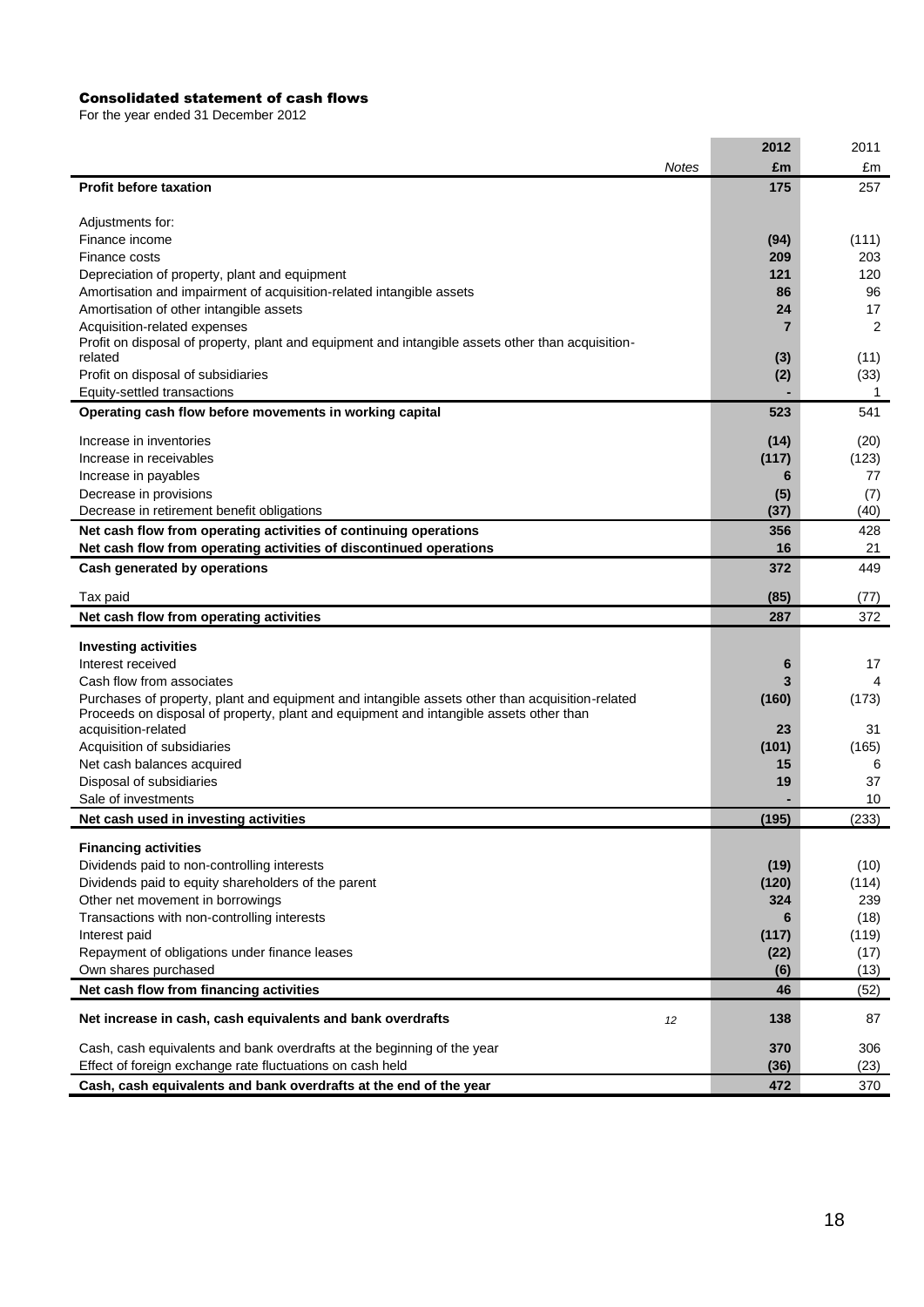

#### Notes to the preliminary results announcement

#### **1) Basis of preparation and accounting policies**

The financial information set out above does not constitute the company's statutory accounts for the years ended 31 December 2012 or 2011. Statutory accounts for 2011 have been delivered to the registrar of companies, and those for 2012 will be delivered in due course. The auditors have reported on those accounts; their reports were (i) unqualified, (ii) did not include references to any matters to which the auditors drew attention by way of emphasis without qualifying their reports and (iii) did not contain a statement under section 498(2) or (3) of the Companies Act 2006.

The comparative income statement for the year ended 31 December 2011 has been re-presented for operations qualifying as discontinued during the current year. Revenue from continuing operations has been reduced by £556m and PBT has been decreased by £22m compared to the figures published previously. Further details of discontinued operations are presented within note 7. In addition, the comparative consolidated statement of financial position as at 31 December 2011 has been restated to reflect the completion during 2012 of the initial accounting in respect of acquisitions made during 2011. Adjustments made to the provisional calculation of the fair values of assets and liabilities acquired amount to £9m, with an equivalent increase in the reported value of goodwill.

#### **2) Operating segments**

The group operates in two core product areas: secure solutions and cash solutions which represent the group's reportable segments. For each of the reportable segments, the group's CEO (the chief operating decision maker) reviews internal management reports on a regular basis. The group operates on a worldwide basis and derives a substantial proportion of its revenue, PBITA and PBIT from each of the following geographical regions: Europe (comprising the United Kingdom and Ireland, and Continental Europe), North America, and Developing Markets (comprising the Middle East and Gulf States, Latin America and the Caribbean, Africa, and Asia Pacific).

Segment information for continuing operations is presented below:

|                                 | 2012  | 2011  |
|---------------------------------|-------|-------|
| Revenue by operating segment    | £m    | £m    |
|                                 |       |       |
| <b>Secure Solutions</b>         |       |       |
| UK and Ireland                  | 1,516 | 1,252 |
| <b>Continental Europe</b>       | 1,393 | 1,475 |
| Europe                          | 2,909 | 2,727 |
| North America                   | 1,311 | 1,169 |
| Middle East and Gulf States     | 381   | 368   |
| Latin America and the Caribbean | 582   | 427   |
| Africa                          | 357   | 346   |
| Asia Pacific                    | 671   | 635   |
| Developing Markets              | 1,991 | 1,776 |
| <b>Total Secure Solutions</b>   | 6,211 | 5,672 |
| <b>Cash Solutions</b>           |       |       |
| Europe                          | 780   | 817   |
| North America                   | 114   | 106   |
|                                 | 396   | 371   |
| <b>Developing Markets</b>       |       |       |
| <b>Total Cash Solutions</b>     | 1,290 | 1,294 |
| Total revenue                   | 7,501 | 6,966 |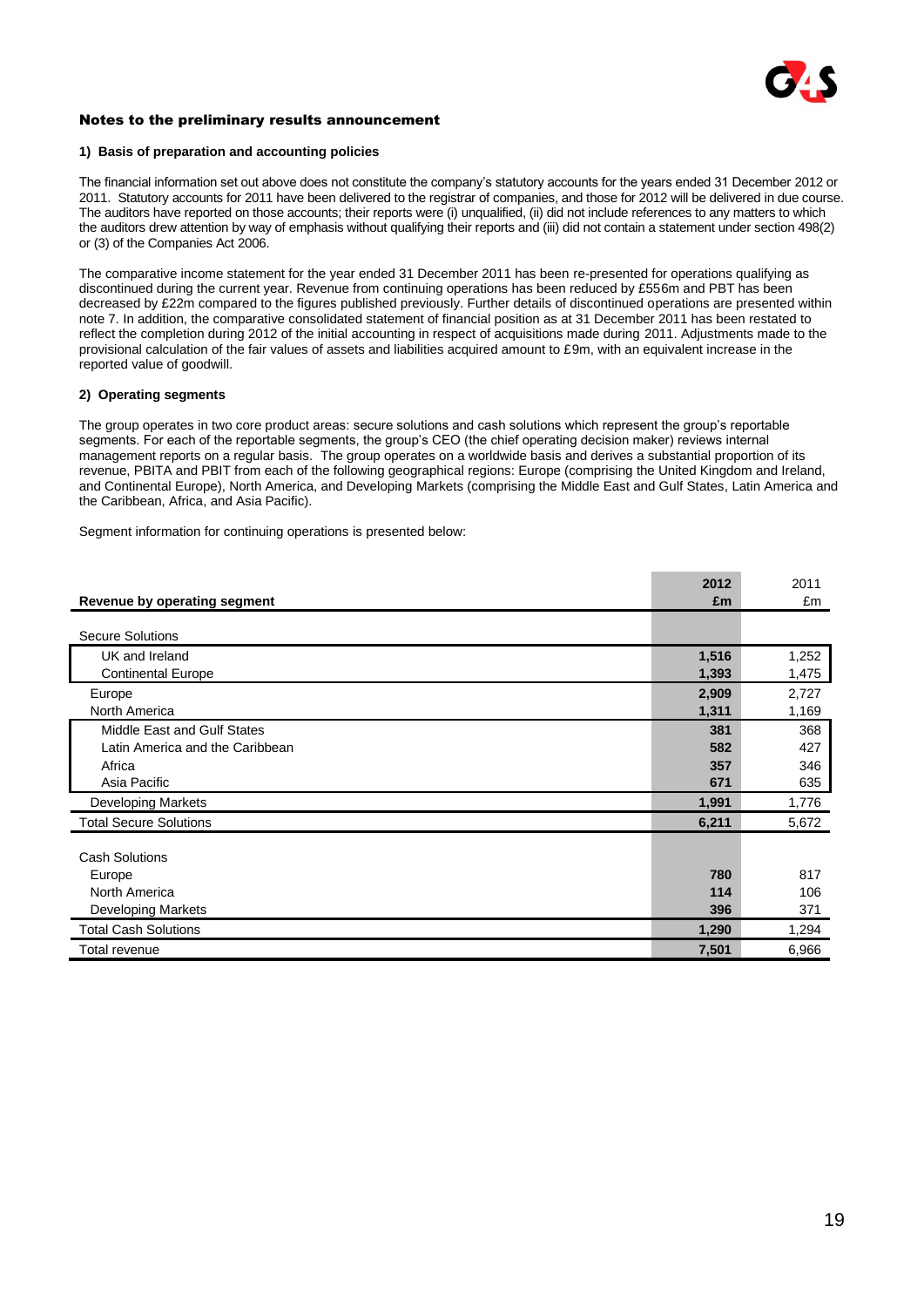

# **2) Operating segments (continued)**

| Revenue by geographical area         | 2012  | 2011  |
|--------------------------------------|-------|-------|
|                                      | £m    | £m    |
|                                      |       |       |
| Europe                               | 3,689 | 3,544 |
| North America                        | 1,425 | 1,275 |
| Developing Markets                   | 2,387 | 2,147 |
| Total revenue                        | 7,501 | 6,966 |
|                                      |       |       |
| PBITA by reportable segment          | 2012  | 2011  |
|                                      | £m    | £m    |
| <b>Secure Solutions</b>              |       |       |
| UK and Ireland                       | 115   | 119   |
| <b>Continental Europe</b>            | 75    | 81    |
| Europe                               | 190   | 200   |
| North America                        | 76    | 72    |
| Middle East and Gulf States          | 33    | 31    |
| Latin America and the Caribbean      | 51    | 37    |
| Africa                               | 29    | 33    |
| Asia Pacific                         | 39    | 35    |
| Developing Markets                   | 152   | 136   |
| <b>Total Secure Solutions</b>        | 418   | 408   |
|                                      |       |       |
| <b>Cash Solutions</b>                |       |       |
| Europe                               | 78    | 88    |
| North America                        | 5     | 2     |
| Developing Markets                   | 52    | 47    |
| <b>Total Cash Solutions</b>          | 135   | 137   |
| Total PBITA before head office costs | 553   | 545   |
| Head office costs                    | (37)  | (43)  |
| <b>Total PBITA</b>                   | 516   | 502   |
|                                      |       |       |
| PBITA by geographical area           |       |       |
| Europe                               | 268   | 288   |
| North America                        | 81    | 74    |
| <b>Developing Markets</b>            | 204   | 183   |
| Total PBITA before head office costs | 553   | 545   |
| Head office costs                    | (37)  | (43)  |
| <b>Total PBITA</b>                   | 516   | 502   |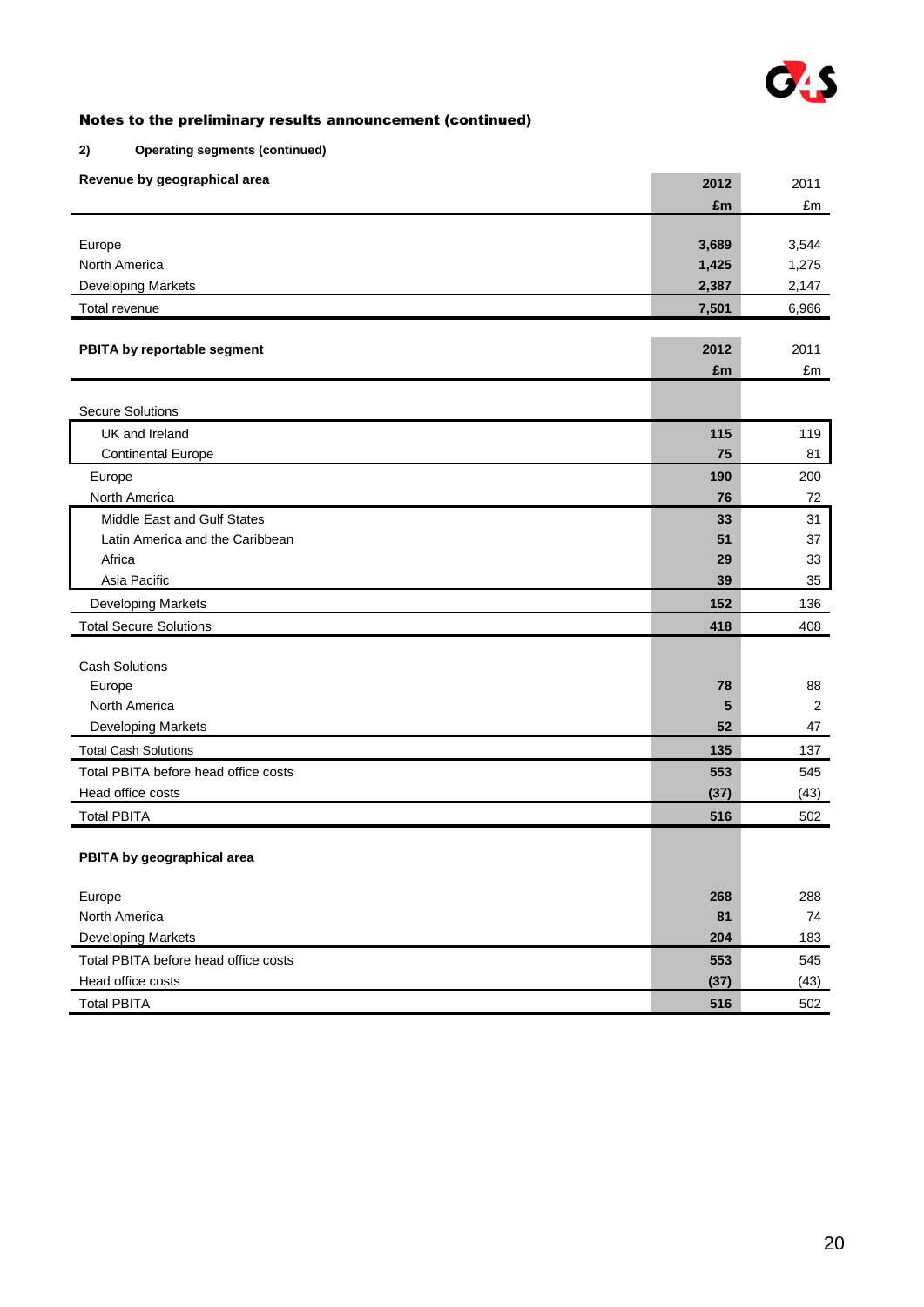

| Result by reportable segment                                         | 2012  | 2011 |
|----------------------------------------------------------------------|-------|------|
|                                                                      | £m    | £m   |
|                                                                      |       |      |
| <b>Total PBITA</b>                                                   | 516   | 502  |
| Acquisition-related costs                                            | (7)   | (2)  |
| Amortisation and impairment of acquisition-related intangible assets | (86)  | (96) |
| Exceptional items                                                    | (133) | (55) |
| <b>Total PBIT</b>                                                    | 290   | 349  |
|                                                                      |       |      |
| <b>Secure Solutions</b>                                              | 344   | 334  |
| <b>Cash Solutions</b>                                                | 116   | 113  |
| Head office costs                                                    | (37)  | (43) |
| <b>Exceptional items</b>                                             | (133) | (55) |
| <b>Total PBIT</b>                                                    | 290   | 349  |

#### **3) Profit from operations before interest and taxation (PBIT)**

The income statement can be analysed as follows:

| <b>Continuing operations</b> | 2012<br>Ex.     | 2012            | 2012         | 2011     |
|------------------------------|-----------------|-----------------|--------------|----------|
|                              | <b>Olympics</b> | <b>Olympics</b> | <b>Total</b> | Total    |
|                              | £m              | £m              | £m           | £m       |
|                              |                 |                 |              |          |
| Revenue                      | 7,297           | 204             | 7,501        | 6,966    |
| Cost of sales                | (5,682)         | (274)           | (5,956)      | (5, 414) |
| Gross profit                 | 1,615           | (70)            | 1,545        | 1,552    |
| Administration expenses      | (1, 237)        | (18)            | (1, 255)     | (1, 203) |
| <b>PBIT</b>                  | 378             | (88)            | 290          | 349      |

Included within administration expenses in the current year is £86m of amortisation of acquisition-related intangible assets, £7m of acquisition-related expenses and £45m of restructuring costs. The cost of sales relating to the Olympics contract of £263m includes the £70m loss in relation to the settlement of the London 2012 Olympics contract, and the additional £7m of sponsorship costs and £11m of other costs on the contract are included within administrative expenses.

Included within administration expenses in the prior year is £83m of amortisation of acquisition-related intangible assets and a £13m goodwill impairment charge relating to the group's businesses in Greece, £2m of acquisition-related expenses and £55m of aborted acquisition and legal costs. The aborted acquisition costs include debt finance underwriting fees, financing and hedging costs that arose on the proposed acquisition of ISS A/S which was terminated on 1 November 2011.

#### **4) Discontinued operations**

Operations qualifying as discontinued in 2012 comprise the cash and secure solutions businesses in Pakistan, which were disposed of in October 2012, a justice business in the United States of America, which was disposed of in April 2012 and our US Government Solutions business.

Operations qualifying as discontinued in 2011 comprised the cash and secure solutions businesses in Poland, which were disposed of in September 2012; the cash solutions business in Sweden, which was disposed of in February 2012 and the secure solutions business in Russia. The UK risk assessment business in Afghanistan was classified as held for sale in December 2011 however, upon the extension of a major contract, it has been reclassified as continuing as at 31 December 2012.

#### **5) Acquisitions**

The group undertook a number of acquisitions in the year. The total fair value of net assets acquired amounted to £17m which included the recognition of £31m of acquisition-related intangible assets, generating goodwill of £76m, satisfied by a total consideration of £93m, all of which has been paid in the year. Related costs of £7m were incurred and charged to the income statement.

Acquisitions in subsidiary undertakings principally includes the purchase of a 100% interest in Vanguarda Segurança e Vigilância Ltda "Vanguarda", a security personnel, security systems and monitoring services provider in Brazil.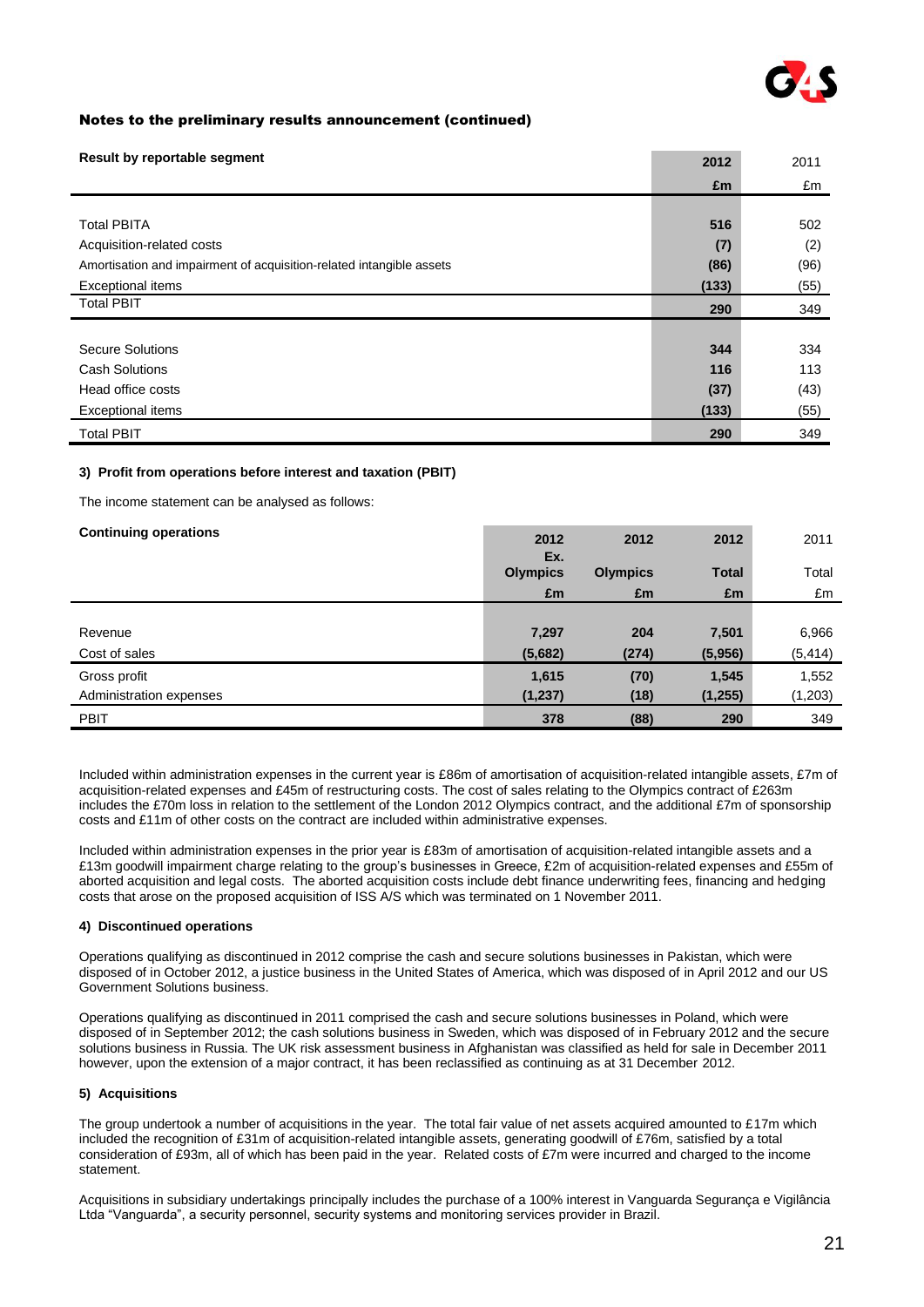

#### **6) Finance income**

|                                                             | 2012 | 2011 |
|-------------------------------------------------------------|------|------|
|                                                             | £m   | £m   |
|                                                             |      |      |
| Interest income on cash, cash equivalents and investments   | 11   | 10   |
| Other interest income                                       |      |      |
| Expected return on defined retirement benefit scheme assets | 82   | 93   |
| Total finance income                                        | 94   | 111  |

# **7) Finance costs**

|                                                         | 2012 | 2011 |
|---------------------------------------------------------|------|------|
|                                                         | £m   | £m   |
|                                                         |      |      |
| Interest on bank overdrafts, loans and loan notes       | 118  | 105  |
| Interest receivable on loan note related derivatives    | (10) |      |
| Interest on obligations under finance leases            | 4    | 4    |
| Other interest charges                                  |      | 4    |
| Total group borrowing costs                             | 119  | 113  |
| Finance costs on defined retirement benefit obligations | 90   | 90   |
| Total finance costs                                     | 209  | 203  |

#### **8) Taxation**

|                                       | 2012 | 2011 |
|---------------------------------------|------|------|
|                                       | £m   | £m   |
|                                       |      |      |
| Current taxation expense              | (74) | (62) |
| Deferred taxation credit              | 32   | q    |
| Total income tax expense for the year | (42) | (53) |

#### **9) Dividends**

|                                                                                    | Pence     | <b>DKK</b> | 2012 | 2011 |
|------------------------------------------------------------------------------------|-----------|------------|------|------|
|                                                                                    | per share | per share  | £m   | £m   |
| Amounts recognised as distributions to equity holders of the<br>parent in the year |           |            |      |      |
| Final dividend for the year ended 31 December 2010                                 | 4.73      | 0.4082     |      | 66   |
| Interim dividend for the six months ended 30 June 2011                             | 3.42      | 0.2928     | -    | 48   |
| Final dividend for the year ended 31 December 2011                                 | 5.11      | 0.4544     | 72   |      |
| Interim dividend for the six months ended 30 June 2012                             | 3.42      | 0.3220     | 48   |      |
|                                                                                    |           |            | 120  | 114  |
| Proposed final dividend for the year ended 31 December 2012                        | 5.54      | 0.4730     | 78   |      |

The proposed final dividend is subject to approval by shareholders at the Annual General Meeting. If so approved, it will be paid on 14 June 2013 to shareholders who are on the register on 17 May 2013. The exchange rate used to translate it into Danish kroner is that at 12 March 2013.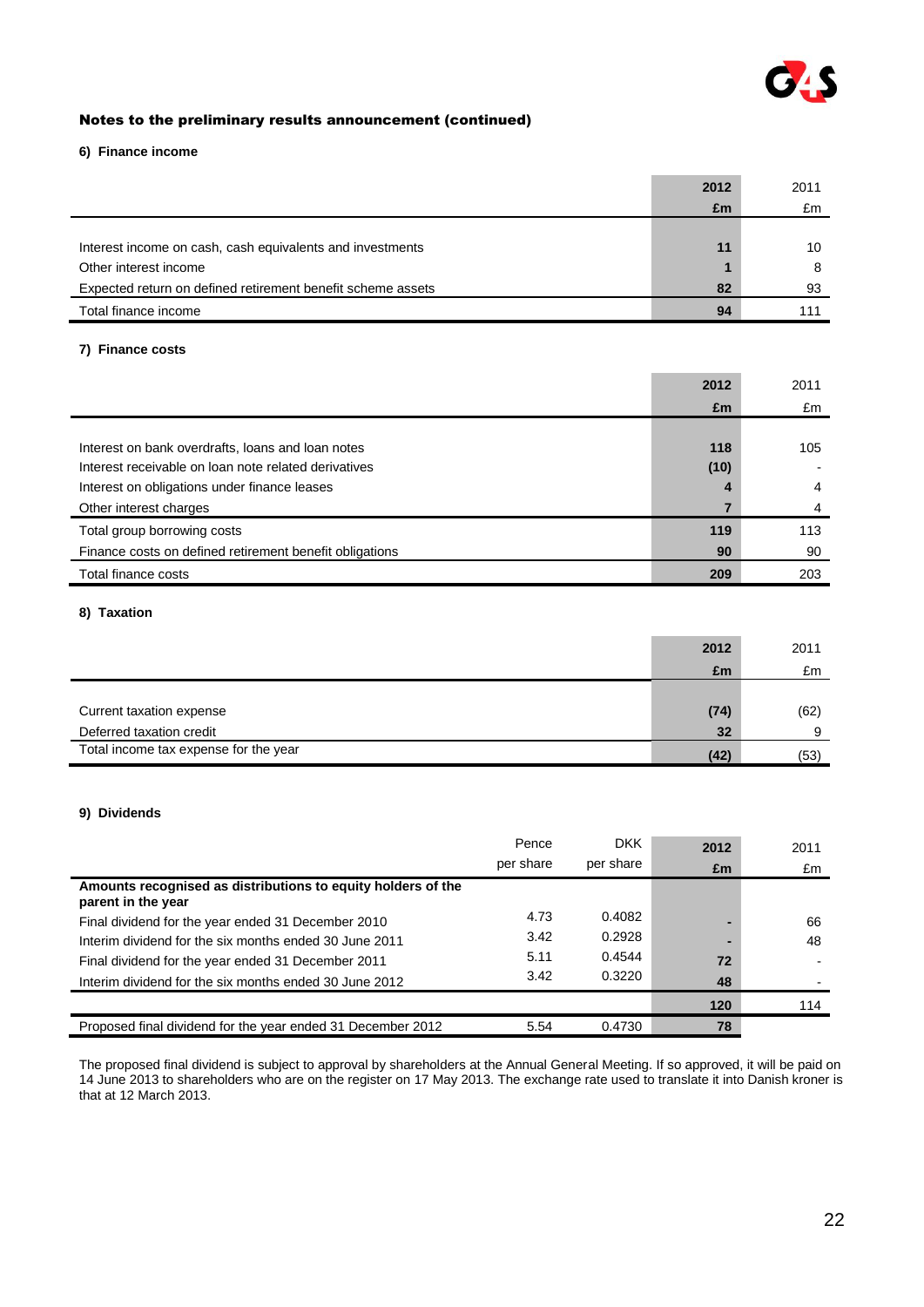

#### **10) Earnings/(loss) per share attributable to equity shareholders of the parent**

|                                                                                            | 2012             | 2011   |
|--------------------------------------------------------------------------------------------|------------------|--------|
|                                                                                            | £m               | £m     |
| From continuing and discontinued operations                                                |                  |        |
| Earnings                                                                                   |                  |        |
| Profit for the year attributable to equity holders of the parent                           | 48               | 181    |
|                                                                                            |                  |        |
| Number of shares (m)                                                                       |                  |        |
| Weighted average number of ordinary shares                                                 | 1,403            | 1,405  |
| Earnings per share from continuing and discontinued operations (pence)                     |                  |        |
| Basic and diluted                                                                          | 3.4 <sub>p</sub> | 12.9p  |
|                                                                                            |                  |        |
| From continuing operations                                                                 |                  |        |
| Earnings                                                                                   |                  |        |
| Profit for the year attributable to equity holders of the parent                           | 48               | 181    |
| Adjustment to exclude loss for the year from discontinued operations (net of tax)          | 63               | 6      |
| Profit from continuing operations                                                          | 111              | 187    |
|                                                                                            |                  |        |
| Earnings per share from continuing operations (pence)                                      |                  |        |
| Basic and diluted                                                                          | 7.9p             | 13.3p  |
| From discontinued operations                                                               |                  |        |
| Loss per share from discontinued operations (pence)                                        |                  |        |
| Basic and diluted                                                                          | (4.5)p           | (0.4)p |
|                                                                                            |                  |        |
| From adjusted earnings                                                                     |                  |        |
| Earnings                                                                                   |                  |        |
| Profit from continuing operations                                                          | 111              | 187    |
| Adjustment to exclude net retirement benefit finance cost/(income) (net of tax)            | 6                | (2)    |
| Adjustment to exclude amortisation and impairment of acquisition-related intangible assets |                  |        |
| (net of tax)                                                                               | 61               | 71     |
| Adjustment to exclude acquisition-related expenses (net of tax)                            | 5                | 1      |
| Adjustment to exclude exceptional items (net of tax)                                       | 115              | 42     |
| Adjusted profit for the year attributable to equity holders of the parent                  | 298              | 299    |
| Weighted average number of ordinary shares (m)                                             | 1,403            | 1,405  |
|                                                                                            |                  |        |
| Adjusted earnings per share (pence)                                                        | 21.2p            | 21.3p  |

In the opinion of the directors the earnings per share figure of most use to shareholders is that which is adjusted. This figure better allows the assessment of operational performance, the analysis of trends over time, the comparison of different businesses and the projection of future earnings.

#### **11) Disposal groups classified as held for sale**

At 31 December 2012, disposal groups classified as held for sale comprised the assets and liabilities associated with the US Government Solutions business which have been written down to their estimated realisable value by way of a £35m goodwill impairment charge.

At 31 December 2011, disposal groups classified as held for sale primarily comprises the assets and liabilities associated with the cash solutions business in Sweden, which was disposed of on 27 February 2012, the cash and secure solutions businesses in Poland, which was disposed of on 4 September 2012 and the UK risk assessment services business in Afghanistan, which has now been reclassified as continuing following the extension of a major contract.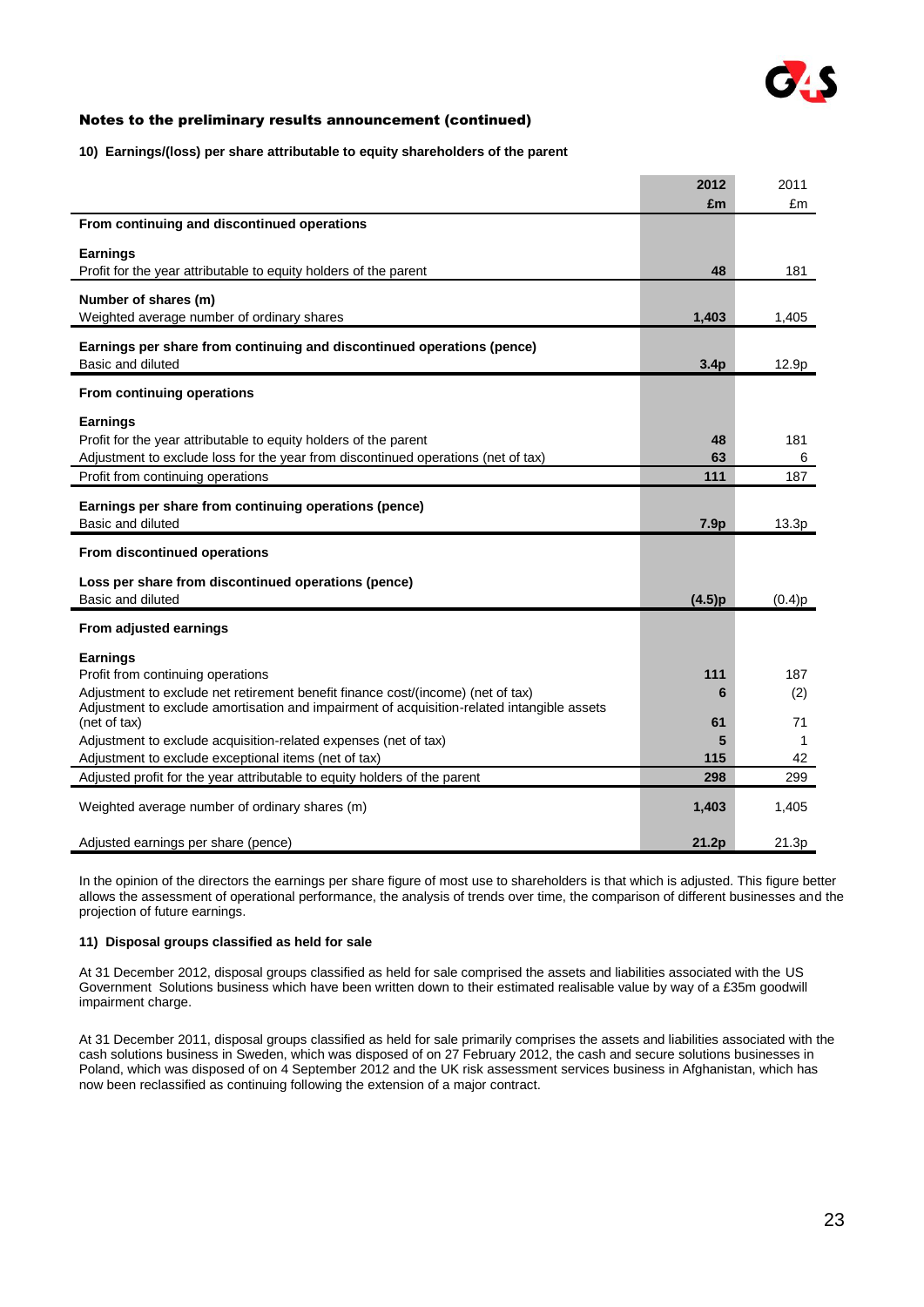

#### **12) Analysis of net debt**

A reconciliation of net debt to amounts in the consolidated balance sheet is presented below:

|                                                                                                                                                                                        | 2012    | 2011     |
|----------------------------------------------------------------------------------------------------------------------------------------------------------------------------------------|---------|----------|
|                                                                                                                                                                                        | £m      | £m       |
|                                                                                                                                                                                        |         |          |
| Cash and cash equivalents                                                                                                                                                              | 469     | 433      |
| Investments                                                                                                                                                                            | 56      | 70       |
| Net cash and overdrafts included within disposal groups classified as held for sale<br>Net debt (excluding cash and overdrafts) included within disposal groups classified as held for | 20      | (10)     |
| sale                                                                                                                                                                                   | 10      |          |
| Bank overdrafts                                                                                                                                                                        | (17)    | (53)     |
| Bank loans                                                                                                                                                                             | (345)   | (932)    |
| Loan notes                                                                                                                                                                             | (2,039) | (1, 180) |
| Fair value of loan note derivative financial instruments                                                                                                                               | 105     | 120      |
| Obligations under finance leases                                                                                                                                                       | (61)    | (64)     |
| Total net debt                                                                                                                                                                         | (1,802) | (1,616)  |

An analysis of movements in net debt in the year is presented below:

|                                                                                             | 2012    | 2011     |
|---------------------------------------------------------------------------------------------|---------|----------|
|                                                                                             | £m      | £m       |
|                                                                                             |         |          |
| Increase in cash, cash equivalents and bank overdrafts per consolidated cash flow statement | 138     | 87       |
| Sale of investments                                                                         |         | (10)     |
| Increase in debt and lease financing                                                        | (302)   | (222)    |
| Change in net debt resulting from cash flows                                                | (164)   | (145)    |
| Borrowings acquired with subsidiaries                                                       | (1)     | (5)      |
| Net additions to finance leases                                                             | (21)    | (11)     |
| Movement in net debt in the year                                                            | (186)   | (161)    |
| <b>Translation adjustments</b>                                                              |         | (29)     |
| Net debt at the beginning of the year                                                       | (1,616) | (1, 426) |
| Net debt at the end of the year                                                             | (1,802) | (1,616)  |